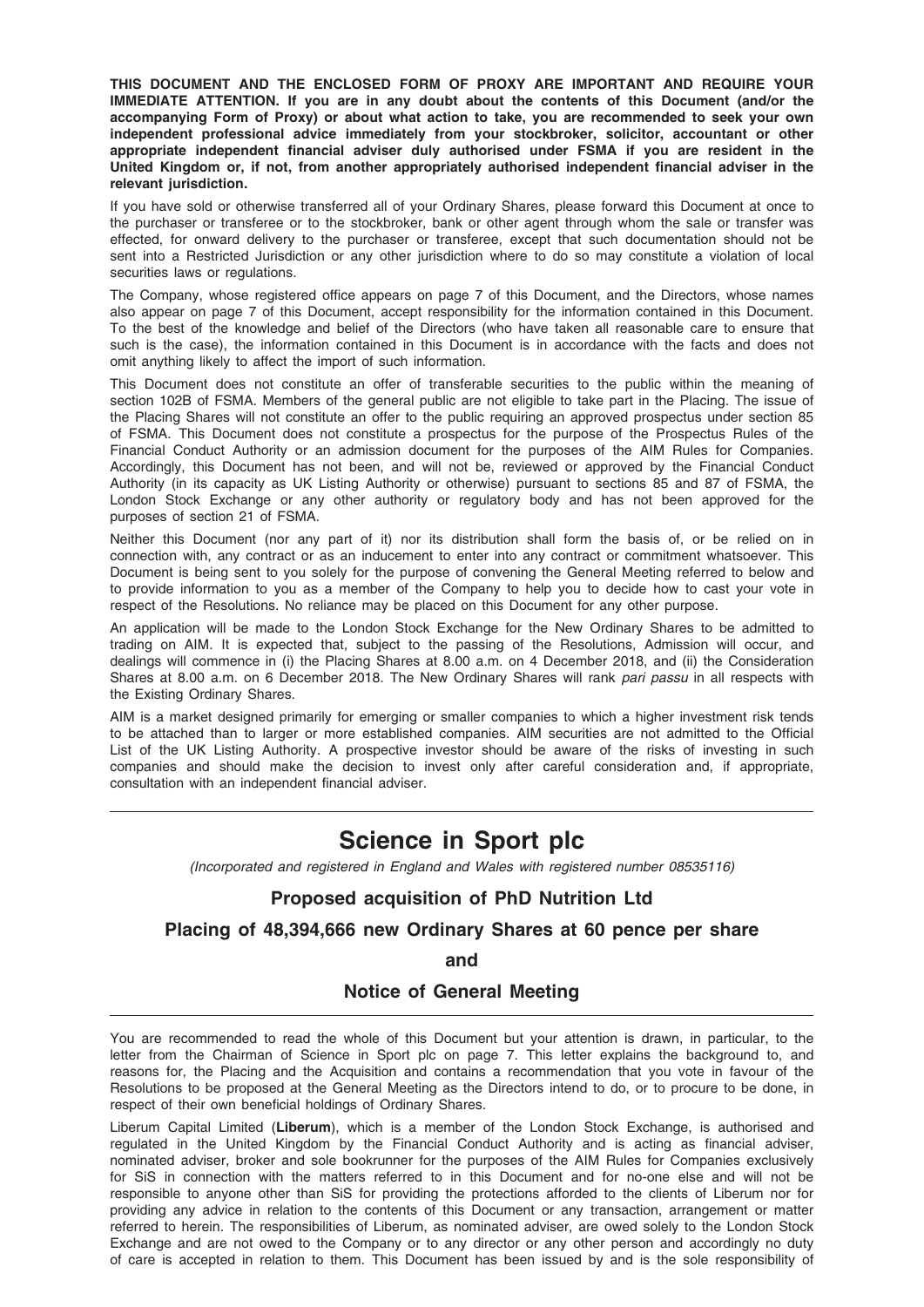the Company. No representation or warranty, express or implied, is or will be made as to, or in relation to, and no responsibility or liability is or will be accepted by Liberum or by any of its affiliates or agents as to, or in relation to, the accuracy or completeness of this Document or any other written or oral information made available to or publicly available to any interested party or its advisers, and any liability therefore is expressly disclaimed.

The Notice convening a General Meeting of the Company, to be held at 10.00 a.m. on 3 December 2018 at the offices of SiS, 2nd Floor, 16-18 Hatton Garden, Farringdon, London EC1N 8AT, is set out at the end of this Document. The action to be taken by Shareholders in respect of the General Meeting is set out on page 13 of this Document.

If you hold your Ordinary Shares in certificated form, whether or not you plan to attend the General Meeting, you are encouraged to complete the accompanying Form of Proxy and return it in accordance with the instructions printed thereon as soon as possible but, in any event, so as to be received by post or, during normal business hours only, by hand by the Company's registrar, Equiniti Limited, Aspect House, Spencer Road, Lancing, West Sussex BN99 6DA by no later than 10.00 a.m. on 29 November 2018 (or, in the case of an adjournment of the General Meeting, not later than 48 hours (excluding non-working days) before the time fixed for the holding of the adjourned meeting). The completion and return of a Form of Proxy will not prevent you from attending and voting at the General Meeting, or any adjournment thereof, in person should you wish to do so.

If you hold your Ordinary Shares in uncertificated form (that is, in CREST) you may vote using the CREST proxy voting service in accordance with the procedures set out in the CREST Manual (please also refer to the accompanying notes to the Notice of General Meeting set out at the end of this Document). Proxies submitted via CREST must be received by the Company's agent (ID RA19) by no later than 10.00 a.m. on 29 November 2018 (or, in the case of an adjournment, not later than 48 hours (excluding non-working days) before the time fixed for the holding of the adjourned meeting). The completion and transmission of a CREST proxy instruction will not prevent you from attending and voting at the General Meeting, or any adjournment thereof, in person should you wish to do so.

None of the Placing Shares, the Form of Proxy, this Document or any other document connected with the Placing have been or will be approved by the US Securities and Exchange Commission or by the securities commissions of any state or other jurisdiction of the United States or any other regulatory authority, nor have any of the foregoing authorities or any securities commission passed comment upon or endorsed the merits of the offering of the Placing Shares, the Form of Proxy, or the accuracy or adequacy of this Document or any other document connected with the Placing. Any representation to the contrary is a criminal offence. The distribution of this Document and the Form of Proxy in jurisdictions other than the UK may be restricted by law and therefore persons into whose possession this Document and/or the Form of Proxy come should inform themselves about and observe any such restrictions. Any failure to comply with any such restrictions may constitute a violation of the securities laws or regulations of such jurisdictions.

The Placing Shares have not been, and will not be, registered under the Securities Act or under the applicable securities laws of any state or other jurisdiction of the United States or any other Restricted Jurisdiction. In the opinion of the Directors, there is a significant risk of civil, regulatory or criminal exposure to the Company and its Directors were the Placing to be made into any of the Restricted Jurisdictions. The Placing Shares may not be offered, sold, taken up, resold, transferred or delivered, directly or indirectly, within, into or in the United States, or any other Restricted Jurisdiction, or to any US Person (as such term is defined in Regulation S) or to any national resident or citizen of, or any corporation, partnership or other entity created or organised under the laws of any Restricted Jurisdiction, except pursuant to an applicable exemption from, or in a transaction not subject to, the registration requirements of the Securities Act and in compliance with the securities laws of any relevant state or other jurisdiction of the United States and any relevant Restricted Jurisdiction. The Placing Shares are being offered and sold outside the United States in offshore transactions within the meaning of and in accordance with Regulation S or another applicable exemption from the Securities Act. There will be no public offer of the Placing Shares in the United States.

It is the responsibility of any person receiving a copy of this Document and/or the Form of Proxy outside the United Kingdom to satisfy himself as to the full observance of the laws and regulatory requirements of the relevant territory in connection therewith, including obtaining any governmental or other consents which may be required or observing any other formalities required to be observed in such territory and paying any other issue, transfer or other taxes due in such other territory. Persons (including, without limitation, nominees and trustees) receiving this Document and/or the Form of Proxy should not, in connection with the Placing, distribute or send it into any jurisdiction when to do so would, or might contravene local securities laws or regulations.

In accordance with the AIM Rules, this Document will be available on the Company's website (www.scienceinsport.com) from the date of this Document, free of charge.

The contents of this Document are not to be construed as legal, business, financial or tax advice. If you are in any doubt about the contents of this Document you should consult your own legal adviser, financial adviser or tax adviser for legal, business, financial or tax advice.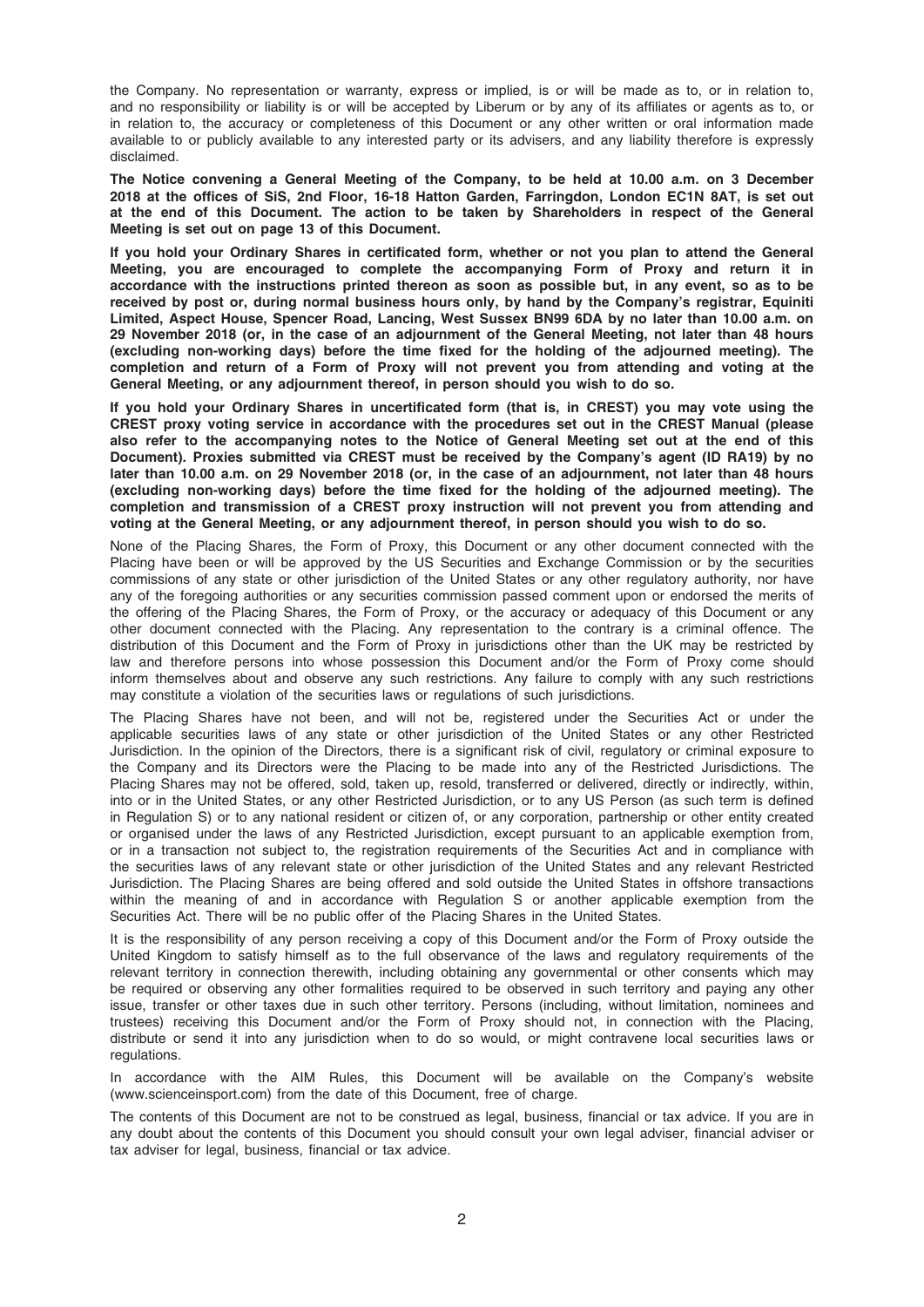## TABLE OF CONTENTS

|                                                  | Page           |
|--------------------------------------------------|----------------|
| <b>EXPECTED TIMETABLE OF PRINCIPAL EVENTS</b>    | 4              |
| <b>PLACING STATISTICS</b>                        | 5              |
| <b>IMPORTANT INFORMATION</b>                     | 6              |
| LETTER FROM THE CHAIRMAN OF SCIENCE IN SPORT PLC | $\overline{7}$ |
| <b>DEFINITIONS</b>                               | 15             |
| <b>NOTICE OF GENERAL MEETING</b>                 | 18             |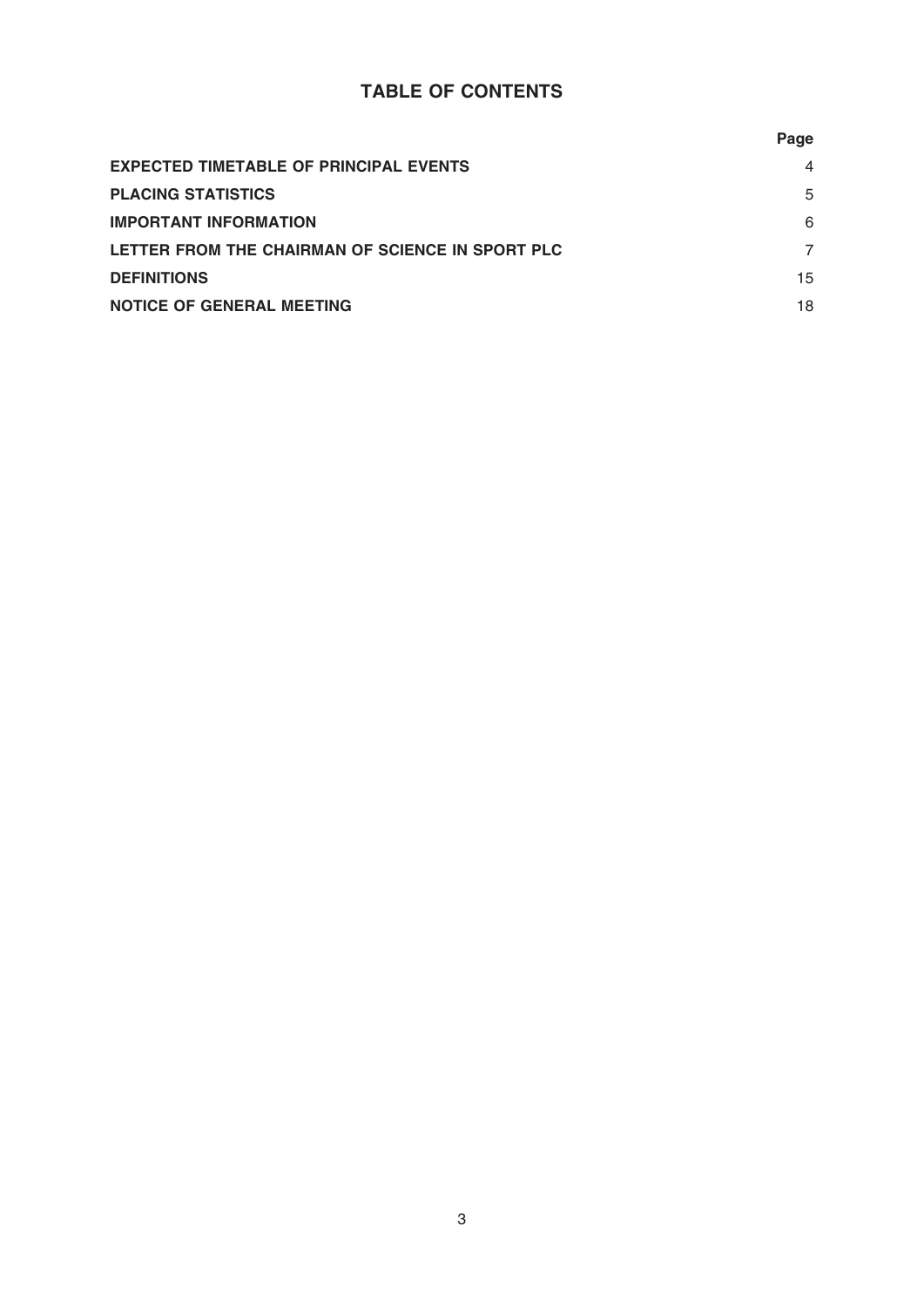## EXPECTED TIMETABLE OF PRINCIPAL EVENTS

|                                                                                                                               | Date                           |
|-------------------------------------------------------------------------------------------------------------------------------|--------------------------------|
| Publication of this Document                                                                                                  | 15 November 2018               |
| Latest time and date for receipt of Forms of Proxy                                                                            | 10.00 a.m. on 29 November 2018 |
| General Meeting                                                                                                               | 10.00 a.m. on 3 December 2018  |
| Expected date of admission of the Placing Shares to trading on<br>AIM                                                         | 8.00 a.m. on 4 December 2018   |
| Placing Shares to be held in uncertificated form credited to<br>CREST stock accounts (CREST Shareholders only)                | 8.00 a.m. on 4 December 2018   |
| Despatch of definitive share certificates for Placing Shares to be<br>held in certificated form (non-CREST Shareholders only) | by 4 December 2018             |
| Expected date of admission of the Consideration Shares to<br>trading on AIM                                                   | 8.00 a.m. on 6 December 2018   |
| Expected date of completion of the Acquisition                                                                                | 6 December 2018                |

Each of the times and dates in the above timetable is subject to change, and if the above times and/or dates change, the revised time and/or date will be notified by an announcement though a Regulatory Information Service. All times are London times unless otherwise stated.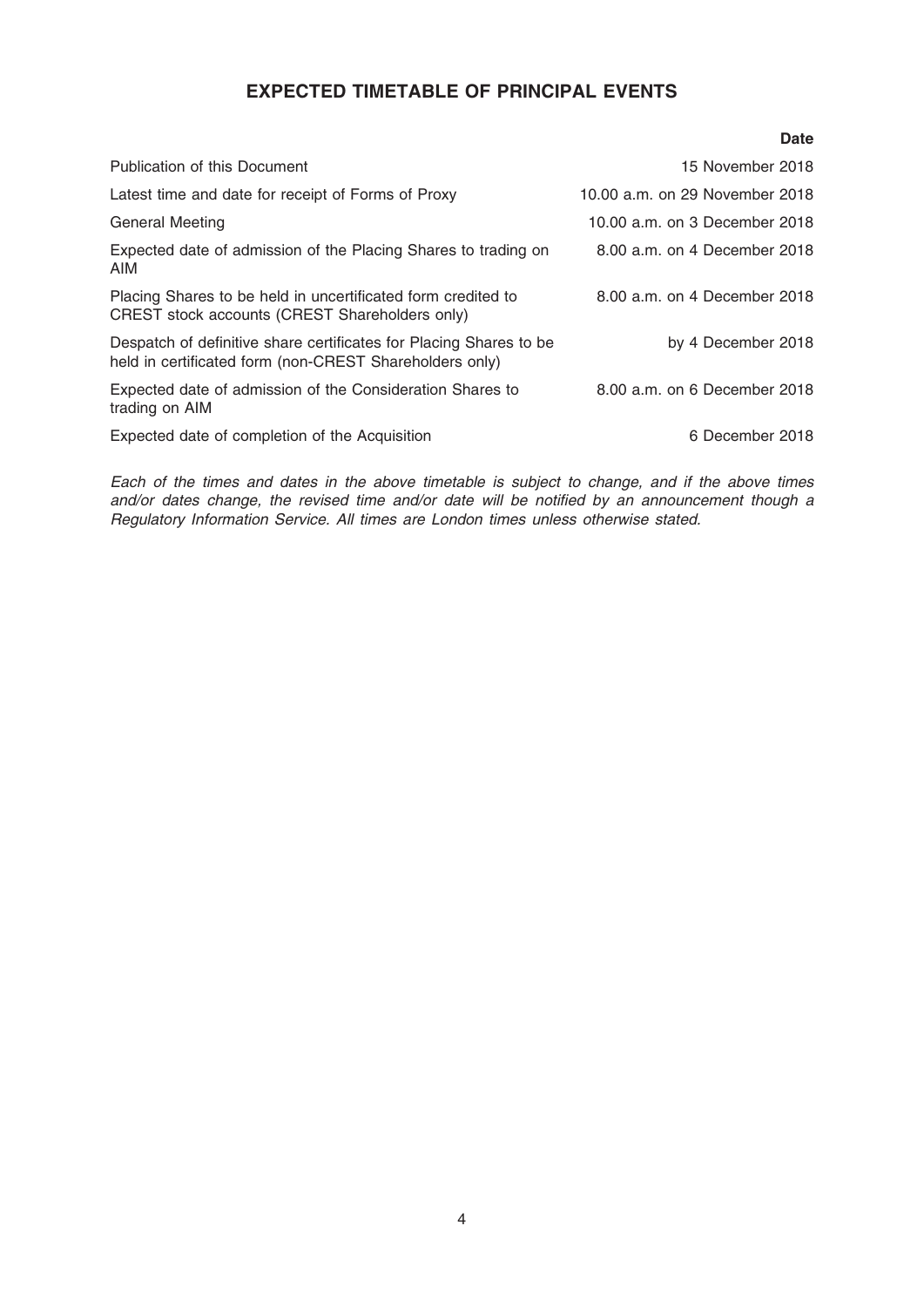## PLACING STATISTICS

| <b>Placing Price</b>                                                              | 60 pence                       |
|-----------------------------------------------------------------------------------|--------------------------------|
| Number of Existing Ordinary Shares                                                | 67,739,803                     |
| Number of Placing Shares to be issued pursuant to the Placing                     | 48,394,666                     |
| Number of Placing Shares as a percentage of the Enlarged Share Capital            | 39.7%                          |
| Gross proceeds of the Placing                                                     | Approximately<br>£29.0 million |
| Net proceeds of the Placing receivable by the Company                             | Approximately<br>£27.3 million |
| Number of Consideration Shares to be issued pursuant to the Acquisition           | 5,833,334                      |
| Number of Consideration Shares as a percentage of the Enlarged Share Capital      | 4.8%                           |
| Number of Ordinary Shares in issue following the issue of the New Ordinary Shares | 121,967,803                    |
| Number of New Ordinary Shares as a percentage of the Enlarged Share Capital       | 44.5%                          |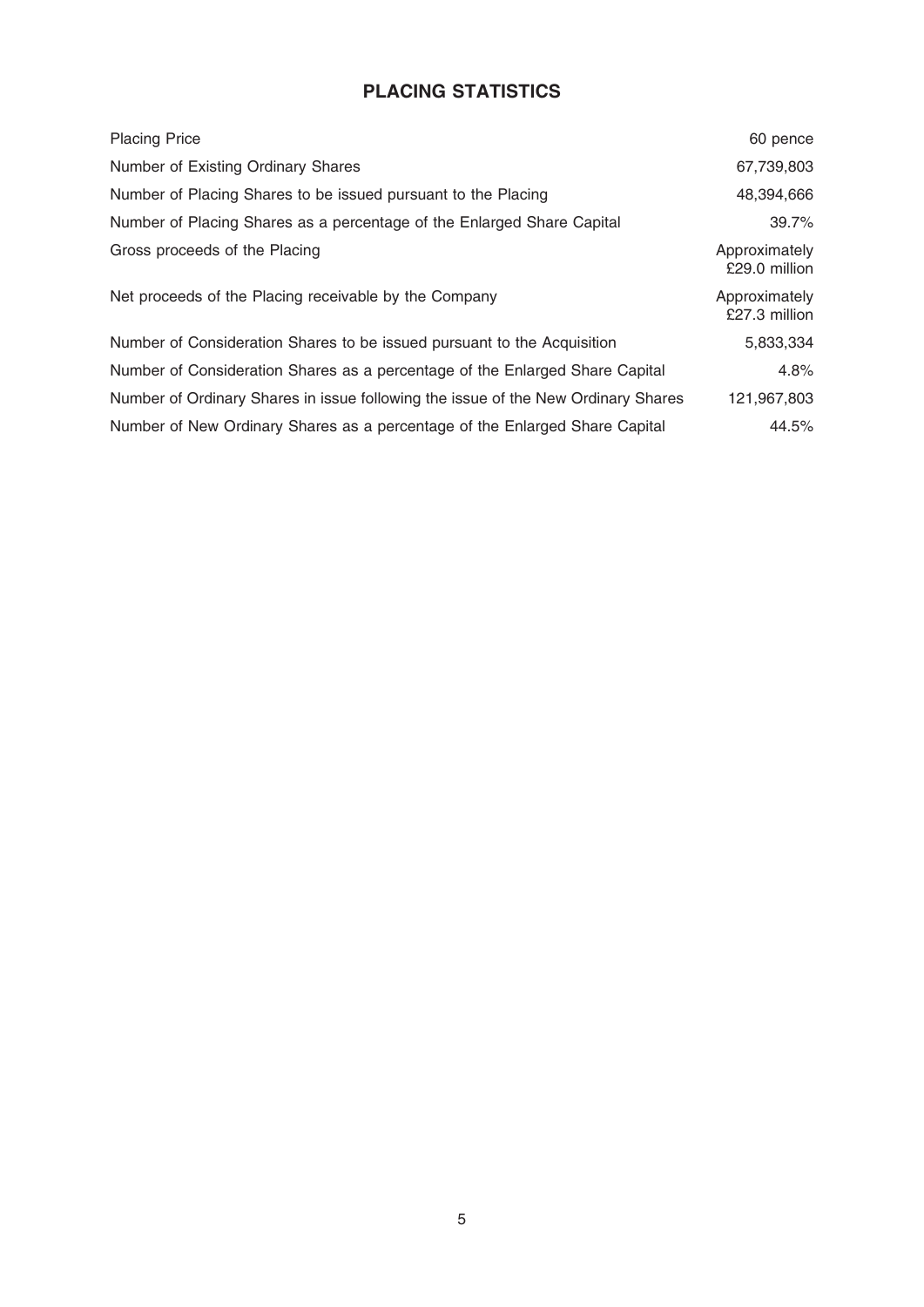## IMPORTANT INFORMATION

#### Forward-looking statements

This document includes ''forward-looking statements'' which include all statements other than statements of historical facts, including, without limitation, those regarding the Group's financial position, business strategy, plans and objectives of management for future operations, or any statements preceded by, followed by or that include the words ''targets'', ''believes'', ''expects'', "aims", "intends", "will", "may", "anticipates", "would", "could" or "similar" expressions or negatives thereof. Such forward-looking statements involve known and unknown risks, uncertainties and other important factors beyond the Company's control that could cause the actual results, performance or achievements of the Group to be materially different from future results, performance or achievements expressed or implied by such forward-looking statements. Such forward-looking statements are based on numerous assumptions regarding the Group's present and future business strategies and the environment in which the Group will operate in the future. These forward-looking statements speak only as at the date of this document. The Company expressly disclaims any obligation or undertaking to disseminate any updates or revisions to any forwardlooking statements contained herein to reflect any change in the Company's expectations with regard thereto or any change in events, conditions or circumstances on which any such statements are based unless required to do so by applicable law or the AIM Rules for Companies.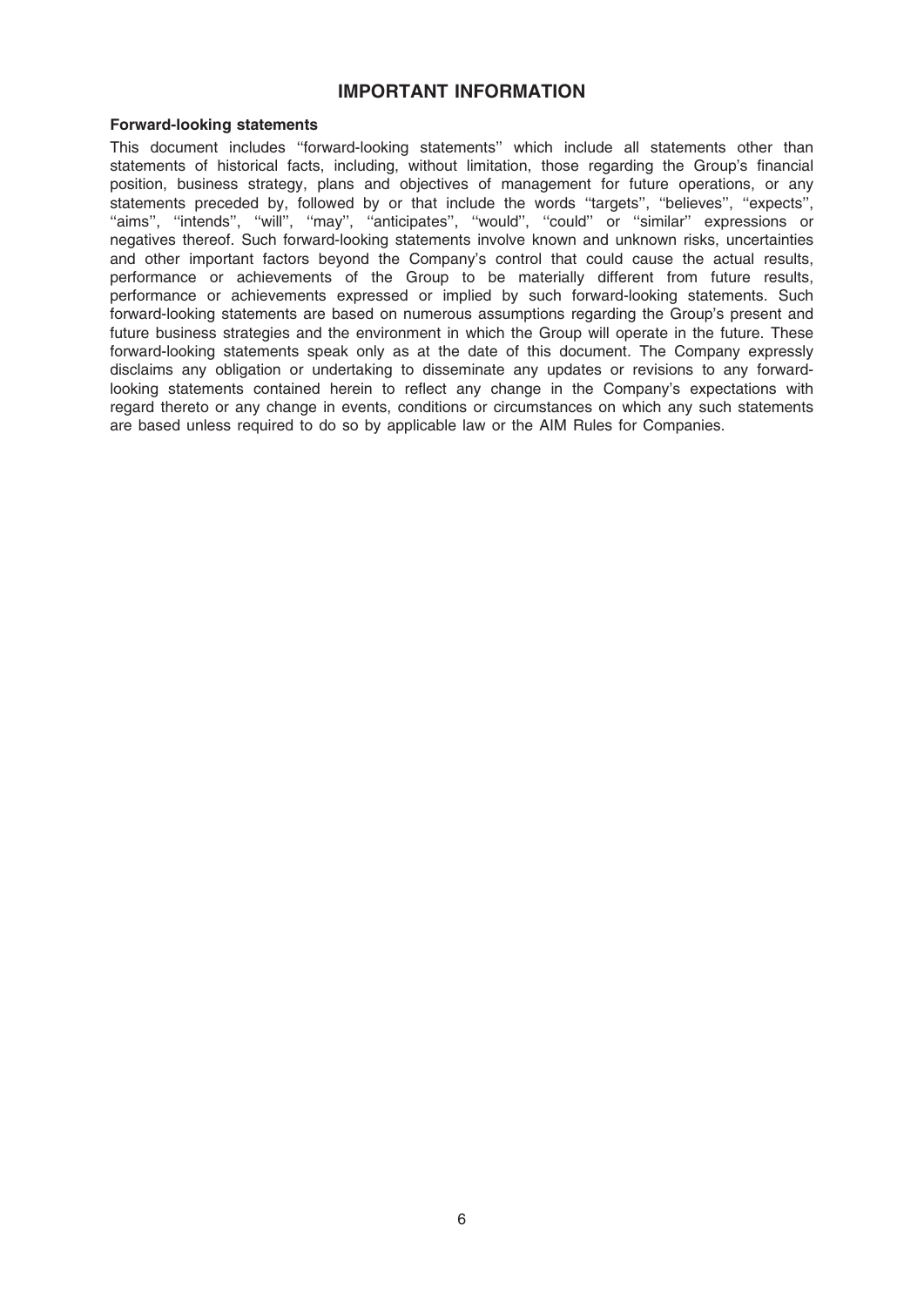## PART 1

### LETTER FROM THE CHAIRMAN OF SCIENCE IN SPORT PLC

(Incorporated and registered in England and Wales with registered number 08535116)

John Clarke (Non-Executive Chairman) Stephen Moon (Chief Executive Officer) Elizabeth Lake (Chief Finance Officer) Raymond Duignan (Non-Executive Director) Tim Wright (Non-Executive Director)

Directors: Registered Office:

2nd Floor 16-18 Hatton Garden Farringdon London, EC1N 8AT

15 November 2018

Dear Shareholder

#### Proposed acquisition of PhD Nutrition Ltd and Placing of 48,394,666 Placing Shares at 60 pence per share and Notice of General Meeting

#### 1 Introduction

On 14 November 2018, SiS announced that it had agreed to acquire the entire issued share capital of PhD, a premium, innovation-led protein brand, for total consideration of £32.0 million on a cash-free, debt-free basis (subject to certain adjustments) (the Consideration). The Consideration is to be satisfied by the payment of £28.5 million in cash and £3.5 million by the issue of 5,833,334 new Ordinary Shares to the PhD Seller (or its nominee) based on a price of 60 pence per Consideration Share, being the Placing Price.

SiS also announced that it had conditionally raised approximately £29.0 million before expenses through the issue of 48,394,666 new Ordinary Shares at a price of 60 pence per Placing Share in order to fund the majority of the cash Consideration payable to the PhD Seller in connection with the Acquisition.

The Placing Price represents a discount of 14.3 per cent. to the closing middle market price of 70 pence per Ordinary Share on 13 November 2018 (being the latest practicable date prior to the announcement of the Placing and Acquisition on 14 November 2018).

The Placing Shares have been conditionally placed with certain institutional and other investors in accordance with the terms of the Placing Agreement. The Placing will be subject to the passing of the Resolutions at the General Meeting of the Company to be held on 3 December 2018 to grant the Directors authorities to allot and issue the New Ordinary Shares. Admission of the Placing Shares to trading on AIM is expected to take place on 4 December 2018. Admission of the Consideration Shares to trading on AIM and Completion is expected to take place on 6 December 2018.

The Acquisition Agreement is conditional upon, *inter alia*, (i) the passing of the Resolutions, (ii) the Placing Agreement having become unconditional in accordance with its terms and (iii) Admission of the Placing Shares and the Consideration Shares.

The Directors believe that the Acquisition is in alignment with the Company's strategy as well as being consistent with the Company's stated objectives.

The purpose of this Document, therefore, is to provide you with details of, and the background to, and reasons for, the Acquisition and the Placing and to explain why the Directors believe that they are in the best interests of Shareholders as a whole.

Due to the number of New Ordinary Shares to be allotted and issued, the approval of Shareholders will be required at the General Meeting to be held at 10.00 a.m. on 3 December 2018 at the offices of the Company at 2nd Floor, 16-18 Hatton Garden, Farringdon, London EC1N 8AT. The Board unanimously considers that the Resolutions to be proposed at the General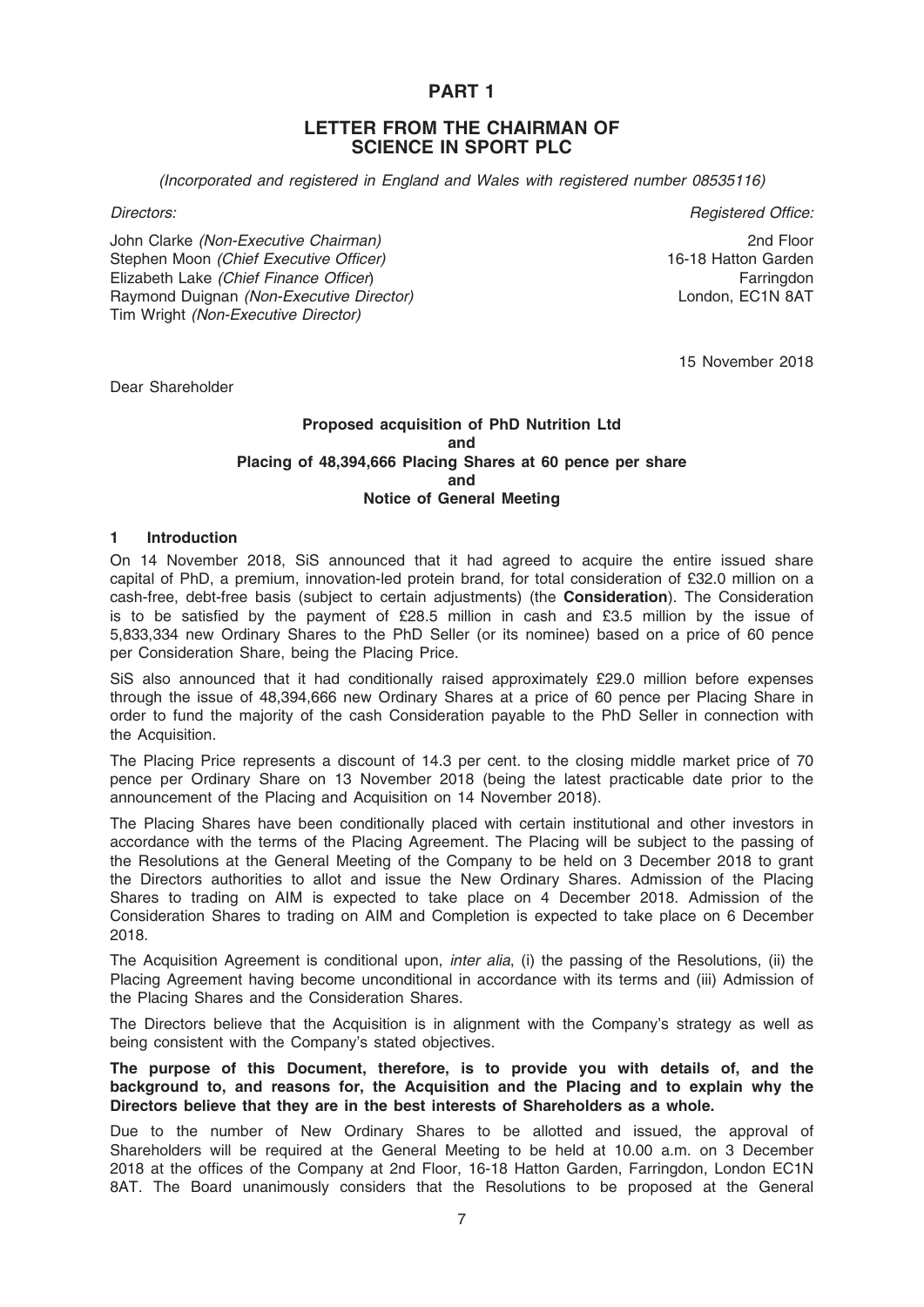Meeting are in the best interests of SiS and its Shareholders, as a whole, and recommends that Shareholders vote, or procure the vote, in favour of the Resolutions, as the Directors intend to do, or to procure to be done, in respect of their own beneficial holdings of Ordinary Shares. In the event that any of the Resolutions are not passed by the requisite majority, then neither the Placing nor the Acquisition will proceed.

As at the date of this Document, the Directors and other members of management have committed to support the proposals described above by voting (or procuring the vote) in favour of the Resolutions in respect of Existing Ordinary Shares representing approximately 1.62 per cent. of the Company's issued ordinary share capital.

At the end of this Document, you will find the Notice of General Meeting at which, inter alia, the Resolutions necessary to effect the allotment and issue of the New Ordinary Shares pursuant to the Acquisition and the Placing, respectively, will be proposed.

#### 2 Summary of Science in Sport plc

SiS is a UK-headquartered market leading endurance sports nutrition company that develops, manufactures and markets sports nutrition products for elite athletes and sports enthusiasts. SiS has a strong brand in the elite athlete community – in the 2016 Rio Olympics, 34 medal-winning athletes or teams used SiS products.

The SiS core product ranges include: SiS GO, comprising energy powders, isotonic gels and energy bars; SiS HYDRO, comprising hydration tablets; SiS REGO, including protein-based recovery powders and bars; SiS Protein, products specifically designed to contribute to athletes' lean muscle mass growth and maintenance; and SiS Athlete Health, comprising a range of supplements including fish oils and vitamins. SiS products are sold through a range of retail channels, including specialist sport retailers, major grocers, high street retailers and e-commerce websites.

SiS is currently the official sports nutrition supplier to professional cycling team Team SKY along with national associations British Cycling, Cycling Australia, USA Cycling and USA Triathlon. SiS is also sports nutrition partner to Manchester United Football Club. In addition, Olympians Sir Chris Hoy MBE, Adam Peaty MBE and Mark Cavendish MBE are Brand Ambassadors.

SiS was founded in 1992 and is headquartered in Hatton Garden, London. Its manufacturing facility is in Nelson, Lancashire.

For the year ended 31 December 2017, SiS reported revenues of £15.6 million (46 per cent. from its retail channel, 29 per cent. from its website and 25 per cent. from third party online) and gross profit of £9.3 million.

#### 3 Summary terms of the Acquisition

SiS and the PhD Seller have entered into the Acquisition Agreement pursuant to which SiS has agreed to acquire the entire issued share capital of PhD for total consideration of £32.0 million on a cash-free, debt-free basis (subject to certain adjustments). The Consideration is to be satisfied by the payment of: (i) £28.5 million in cash, and (ii) £3.5 million by the issue of 5,833,334 Consideration Shares (based on a price of 60 pence per Consideration Share, being the Placing Price).

Application will be made to the London Stock Exchange for the Consideration Shares to be admitted to trading on AIM. It is expected that Admission of the Consideration Shares will become effective, and Completion will occur, on 6 December 2018.

The Consideration Shares, when issued and fully paid, will rank pari passu in all respects with the existing Ordinary Shares and the Placing Shares and will rank for all dividends or other distributions declared, made or paid after the date of issue of the Consideration Shares.

On Completion, the PhD Seller will enter into a lock-in agreement (the Lock-in Agreement) in relation to 5,250,000 of the Consideration Shares, being 90 per cent. of the Consideration Shares, (the Locked-in Consideration Shares) pursuant to which it will undertake to the Company and Liberum that it will not sell or otherwise dispose of, or agree to sell or dispose of, any of its interests in the Locked-in Consideration Shares for a period of 12 months following Admission of the Consideration Shares subject to certain limited exceptions (including with Liberum's consent and transfers of the Locked-in Consideration Shares to a Permitted Transferee).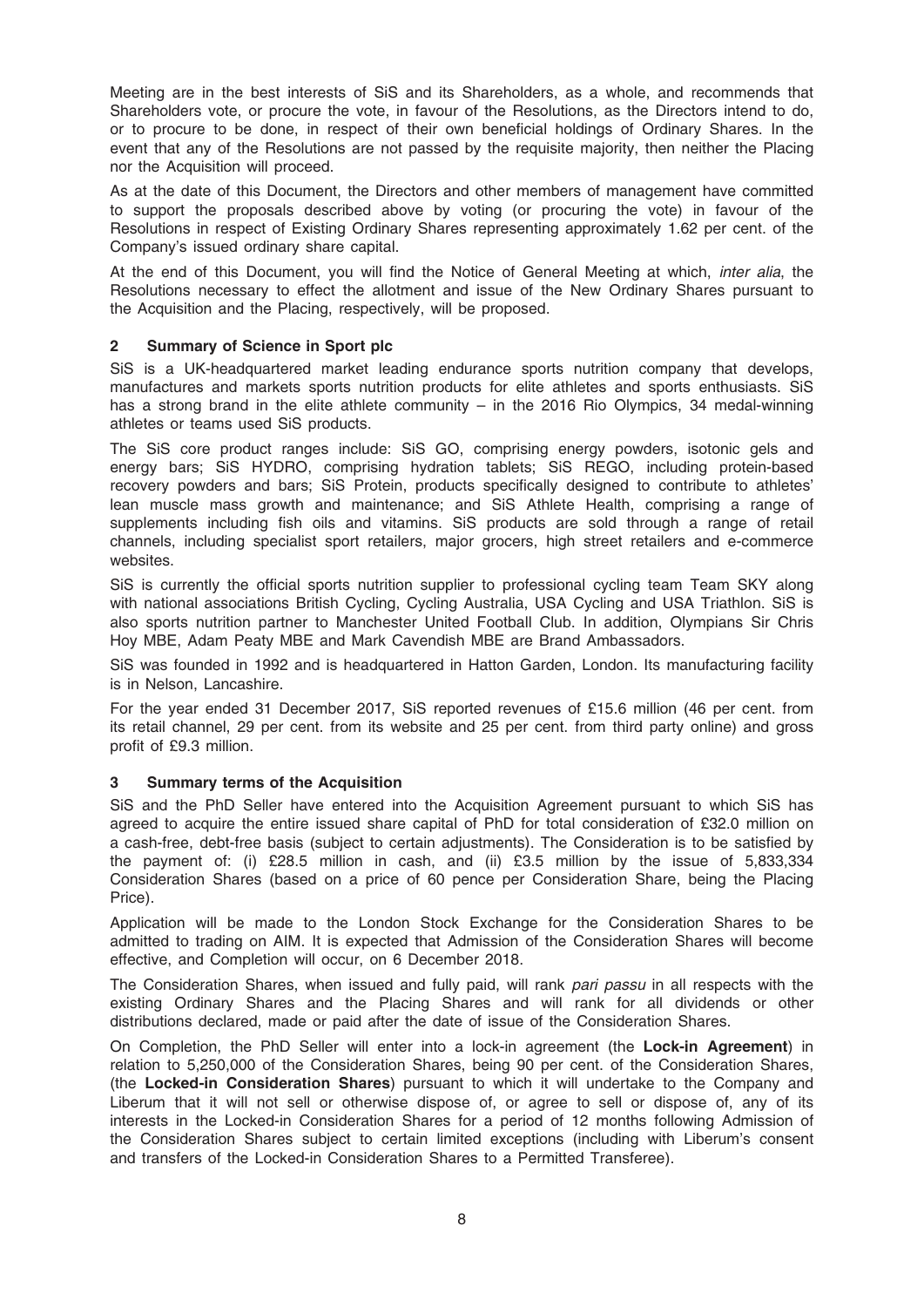Completion is conditional upon, inter alia:

- the passing of the Resolutions;
- the Placing Agreement becoming unconditional in accordance with its terms; and
- \* Admission of the Placing Shares and the Consideration Shares.

Admission of the Consideration Shares and Completion is expected to take place on 6 December 2018. The Acquisition Agreement contains warranties and indemnities given by the PhD Seller which are customary for a transaction of this nature. SiS has taken out warranty and indemnity insurance in respect of the warranties in the Acquisition Agreement, which limits the exposure of the PhD Seller in the event of a breach of warranty.

In addition, the PhD Seller will be subject to customer and employee non-solicit and other restrictive covenants for a period of two years from Completion.

SiS may terminate the Acquisition Agreement at any time before Completion if it becomes aware that any warranty in the Acquisition Agreement was, when given at signing, untrue, inaccurate or misleading in any material respect such as would give rise to a breach of warranty claim, the subject of which would have a material adverse effect on the business operations or conditions of PhD which would result in costs to PhD of £1.0 million or more.

#### 4 Information on PhD

#### Introduction

PhD is a UK-headquartered premium protein brand. Since being founded by Jason Rickaby and Mark Bowering in 2005, PhD has developed into one of the UK's leading protein brands with a reputation for high quality and innovative products aimed at sports enthusiasts and gym lifestyle consumers.

It has c.24 employees and an experienced management team that has a track record of delivering consistent revenue growth and profitability. For the year ended August 2018, PhD reported revenues of £20.8 million and adjusted EBITDA of £2.8 million.

#### **Products**

With an established foundation in protein powders, PhD has developed its product portfolio over recent years with an increased focus on protein bars. For the year ended August 2018 the product mix was 72 per cent. protein powders and 21 per cent. protein bars with the remaining 7 per cent. represented by other products such as protein flapjacks and drinks.

PhD has a proven new product development (NPD) cycle which is based on a deep understanding of the trends within the sports nutrition market and a flexible supply chain and allows PhD to evolve its range in line with consumer trends. PhD is able to bring new products to market efficiently with the process being led by PhD's in-house NPD team, which has both technical product and regulatory knowledge.

PhD has a strong pipeline of new products, centred around its new high protein, low sugar, lifestyle Smart Range including new flavours for its Smart Bar and Smart Protein alongside the launch of a Smart Cookie and Smart Can.

#### Sales Channels

Retail has been a core sales channel for PhD, representing 79 per cent. of revenue for the year ended August 2018 (FY18). PhD has maintained long term relationships across a number of the UK's major retailers including Holland & Barrett, Sainsbury's, Tesco and ASDA as well as with UK specialist retailers and online wholesalers.

PhD has seen increasing revenue growth through its Amazon sales channel, which represented 16 per cent. of revenue for FY18. Having identified this as an important source of revenue, PhD has recently dedicated in-house resource to continue to drive revenue growth through Amazon. PhD utilises Amazon's fulfilment services with products distributed via Amazon's logistics network. Revenue from PhD's website represented 5 per cent. of revenue for FY18.

PhD has an established and growing international presence in over 45 countries across Europe, the Middle East, China and Australia. International markets are accessed through selected distributors. International growth will continue to be focused on the Middle East and China.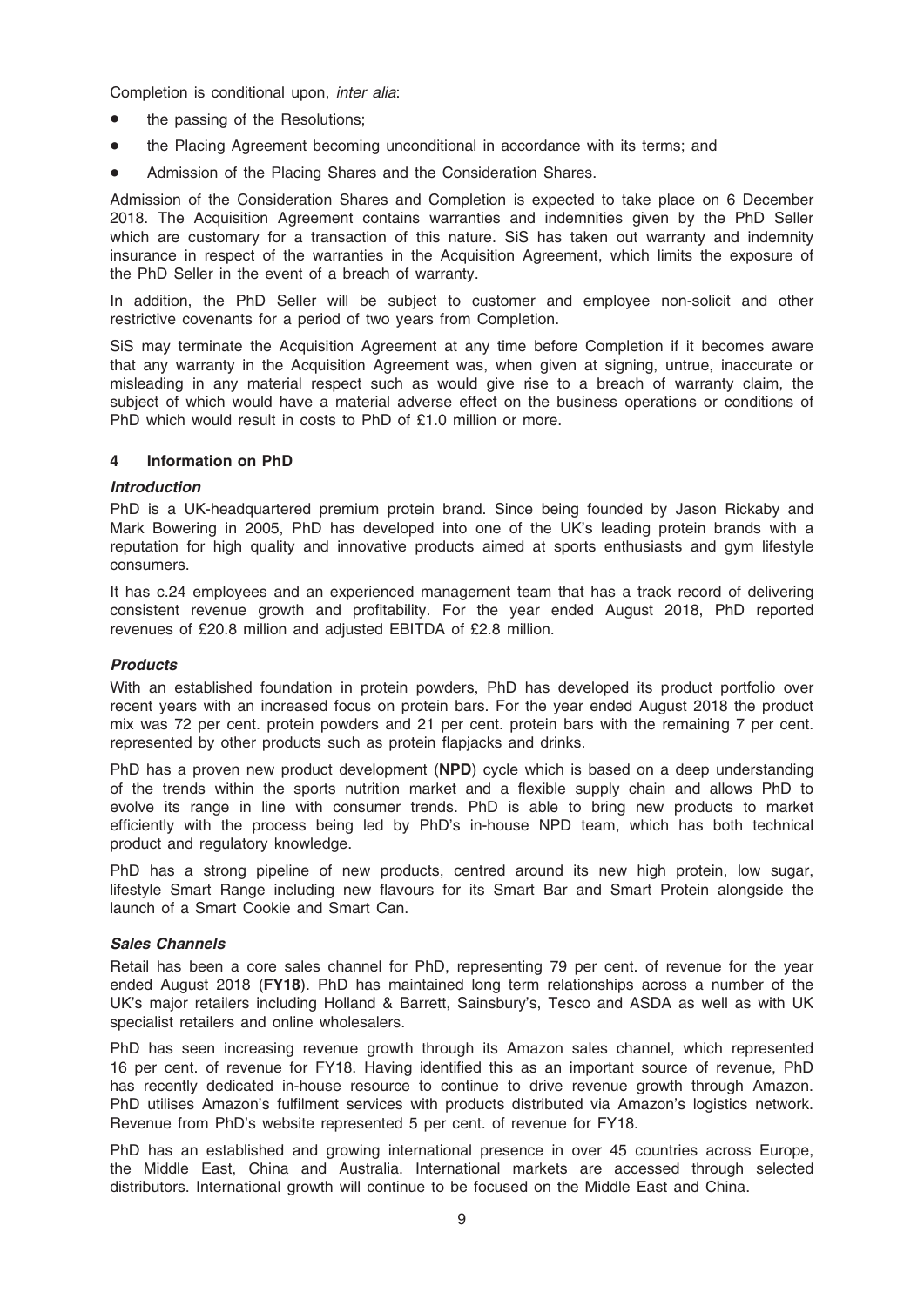#### Supply Chain

Since inception, PhD has adopted an outsourcing manufacturing model. It procures whey from major European dairies and arranges for its shipment direct to PhD's co-manufacturing partner.

#### Financial Information

The trading record for the three years to 31 August 2018 as extracted from PhD's audited financial statements is summarised below:

| Year ended 31 August       | 2016   | 2017   | 2018   |
|----------------------------|--------|--------|--------|
| Revenue                    | £18.3m | £18.3m | £20.8m |
| Adj. Gross Profit*         | £6.0m  | £5.8m  | £6.3m  |
| <b>Gross Profit Margin</b> | 32.8%  | 31.7%  | 30.3%  |
| Adj. EBITDA**              | £2.7m  | £2.0m  | £2.8m  |
| <b>EBITDA Margin</b>       | 14.8%  | 10.9%  | 13.5%  |

Gross profit is adjusted to be consistent with the accounting policies of SiS. Carriage and distribution costs are disclosed below Gross Profit by SiS and this policy will be adopted by PhD (and the Enlarged Group) post Acquisition.

\*\* EBITDA has been adjusted to remove group recharges which will be eliminated following the Acquisition.

#### 5 Background to, and reasons for, the Acquisition and the Placing

The Directors recognise that protein is becoming increasingly important to endurance athletes and believe that SiS' protein product offering, which currently accounts for c.12 per cent. of SiS' revenue, is currently sub-scale. The Directors believe that the Acquisition offers SiS the opportunity to acquire an innovative brand with a premium position in the protein market.

By combining SiS' target markets of elite athletes and enthusiasts with PhD's target markets of sports enthusiasts and gym lifestyle consumers, the Enlarged Group will have a wider consumer reach and will benefit from access to more usage occasions and distribution points. The Directors believe that the premium positions of SiS and PhD within the UK sports nutrition market are complementary, with both brands able to enjoy price and gross margin advantage. The Acquisition enables the Enlarged Group to address the total performance nutrition market opportunity, which exceeds £10 billion.

SiS plans to accelerate PhD's growth strategy and the Acquisition is expected to have an immediate positive impact on revenue with PhD expected to deliver mid-teen percentage revenue growth in the first full year following Completion. As part of that growth, SiS expects to boost PhD's online sales by utilising SiS' existing platform and capabilities. The Directors believe that PhD could achieve an additional £4.0 million to £7.5 million of revenue from PhD.com over the first full three financial years following Completion.

SiS also plans to extend PhD's reach into international markets where SiS already has a strong foothold including the United States (which is the largest protein market globally), as well as Italy and Australia. Conversely, SiS plans to improve its distribution into the Middle East by taking advantage of PhD's established presence and relationships with regional distributors. It is anticipated that in new international markets such as China, SiS and PhD will combine efforts with regional distributors.

Following Completion, it is expected that there will be additional, ongoing operational costs of c.£0.5 million per annum to expand the PhD commercial team and to grow PhD.com. In addition, a one-off investment of c.£0.7 million will be made, which will include facilitating PhD powder filling at the Company's Nelson Facility which is expected to increase in-house product manufacture of the Enlarged Group to 77 per cent. (from 41 per cent. pre-investment). PhD's online picking and packing process will also be moved to the Nelson Facility and, by combining order and shipping processes for their major UK customers, as well as international freight saving potential, SiS expect to be able to create further cost savings.

The integration of SiS' and PhD's supply chains during the year following Completion are expected to create synergies of between £2.6 million and £2.9 million over the following three years and therefore the Acquisition is expected to have a positive impact on Gross Profit and EBITDA. Acquisition and integration related exceptionals are expected to amount to c.£0.9 million.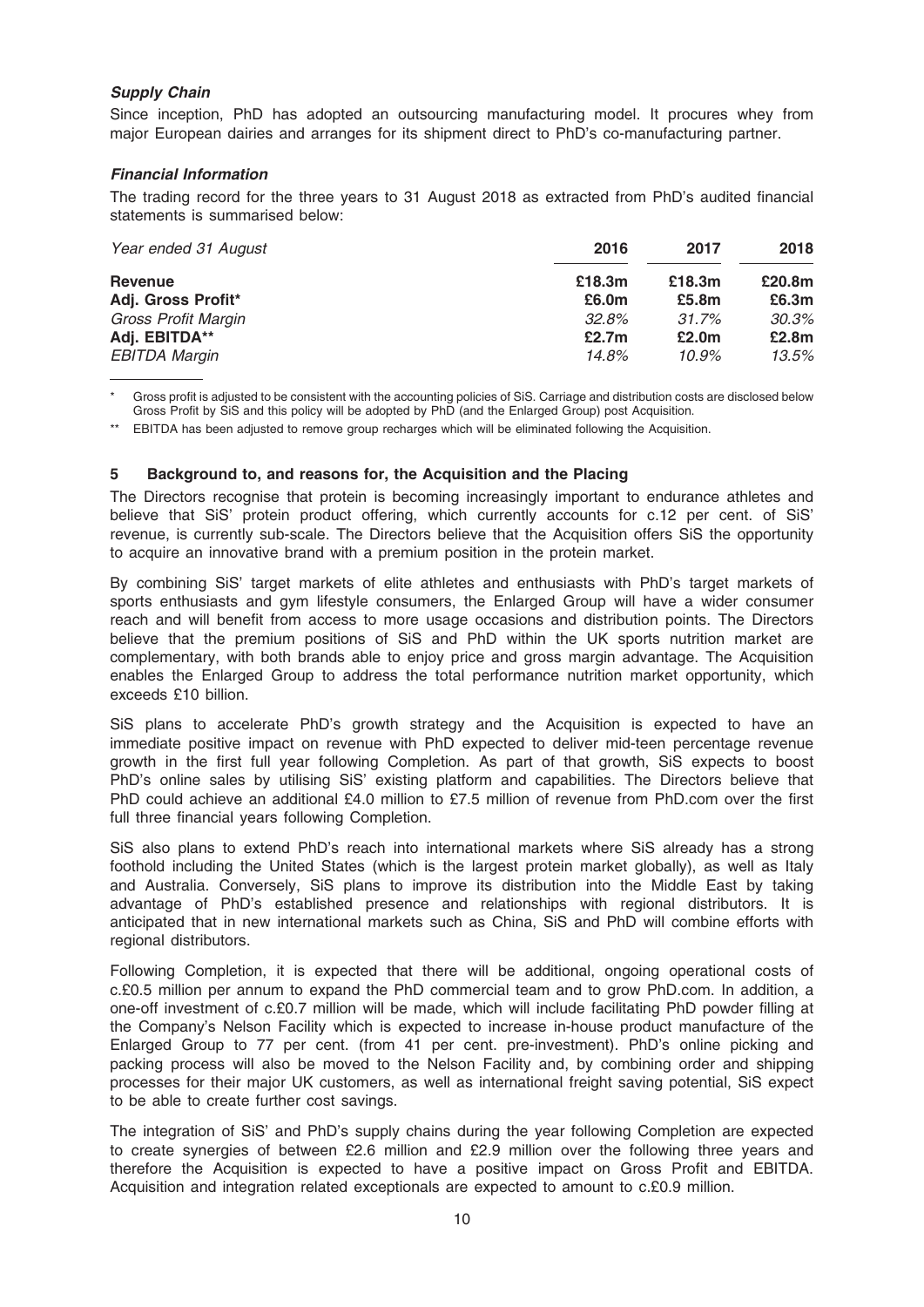#### 6 Management Incentive Arrangements

The Company uses two incentive schemes for the Board and senior management; a Long Term Incentive Plan (LTIP) and a Short Term Incentive Plan (STIP). The STIP is used instead of an annual cash bonus scheme.

Outstanding LTIP and STIP awards have been granted over a total of c.7.2 million Ordinary Shares representing 10.6 per cent. of the Company's current issued share capital. The Employee Benefit Trust holds c.4.0 million Ordinary Shares and it is intended that these will be used to satisfy in part the historic awards referred to above.

The Company proposes that a new LTIP scheme will be adopted in early 2019 (the 2019 LTIP). The 2019 LTIP awards will have an exercise price of nil and will be subject to performance conditions relating to the sales growth and brand reputation ranking of the Enlarged Group. The 2019 LTIP awards will vest one third on each of the three anniversaries of the grant date.

The Company proposes making new STIP and 2019 LTIP awards over the next three years, including to incentivise incoming management of PhD, over an equivalent of 11.1 million Ordinary Shares. After taking account of the Ordinary Shares held in the Employee Benefit Trust, it is expected that to satisfy the awards over the next three years, new Ordinary Shares representing 11.6 per cent. of the Enlarged Share Capital will be issued.

The Board has determined that no more than 15 per cent. of the Company's issued share capital from time to time may be under option.

#### 7 Details of the Placing

SiS has conditionally raised gross proceeds of approximately £29.0 million (approximately £27.3 million net of expenses) through the issue of 48,394,666 Placing Shares at 60 pence per Placing Share.

As announced on 14 November 2018, Liberum has, as Sole Bookrunner for the Company, conditionally placed the Placing Shares at the Placing Price with various institutional and other investors.

The Placing Agreement and the issue of the Placing Shares are conditional, inter alia, upon:

- (i) the passing of the Resolutions to be proposed at the General Meeting;
- (ii) the compliance by the Company with all of its obligations under the Placing Agreement to the extent that they are required to be performed on or prior to Admission of the Placing Shares;
- (iii) the Placing Agreement not having been terminated prior to Admission of the Placing Shares;
- (iv) the Placing raising Minimum Gross Proceeds of not less than £29.0 million;
- (v) the Acquisition Agreement becoming unconditional in all respects (save in respect of Admission of the Placing Shares and the Consideration Shares) and not having been terminated or rescinded prior to Admission of the Placing Shares; and
- (vi) Admission of the Placing Shares occurring by no later than 8.00 a.m. on 4 December 2018 (or such later time and/or date as the Company and Liberum may agree, being not later than 8.00 a.m. on 21 December 2018).

Accordingly, if any of such conditions are not satisfied, or, if applicable, waived, the Placing will not proceed.

The Placing Agreement contains customary warranties given by the Company to Liberum as to matters relating to the Company and its business and a customary indemnity given by the Company to Liberum in respect of liabilities arising out of or in connection with the Placing.

Liberum may terminate the Placing Agreement prior to Admission of the Placing Shares in certain circumstances, including, amongst other things, if the Company is in breach of any of its obligations under the Placing Agreement (including the warranties contained in the Placing Agreement) or under the Acquisition Agreement; if the Acquisition Agreement is terminated; if there is a material adverse change in the financial position or prospects of the Group; or if there is a material adverse change in national or international financial, monetary, economic, political, environmental, or stock market conditions which (in the opinion of Liberum acting in good faith) is or will be or is likely to be materially prejudicial to the Group or to the Placing or Admission of the Placing Shares in Post Admission Dealings.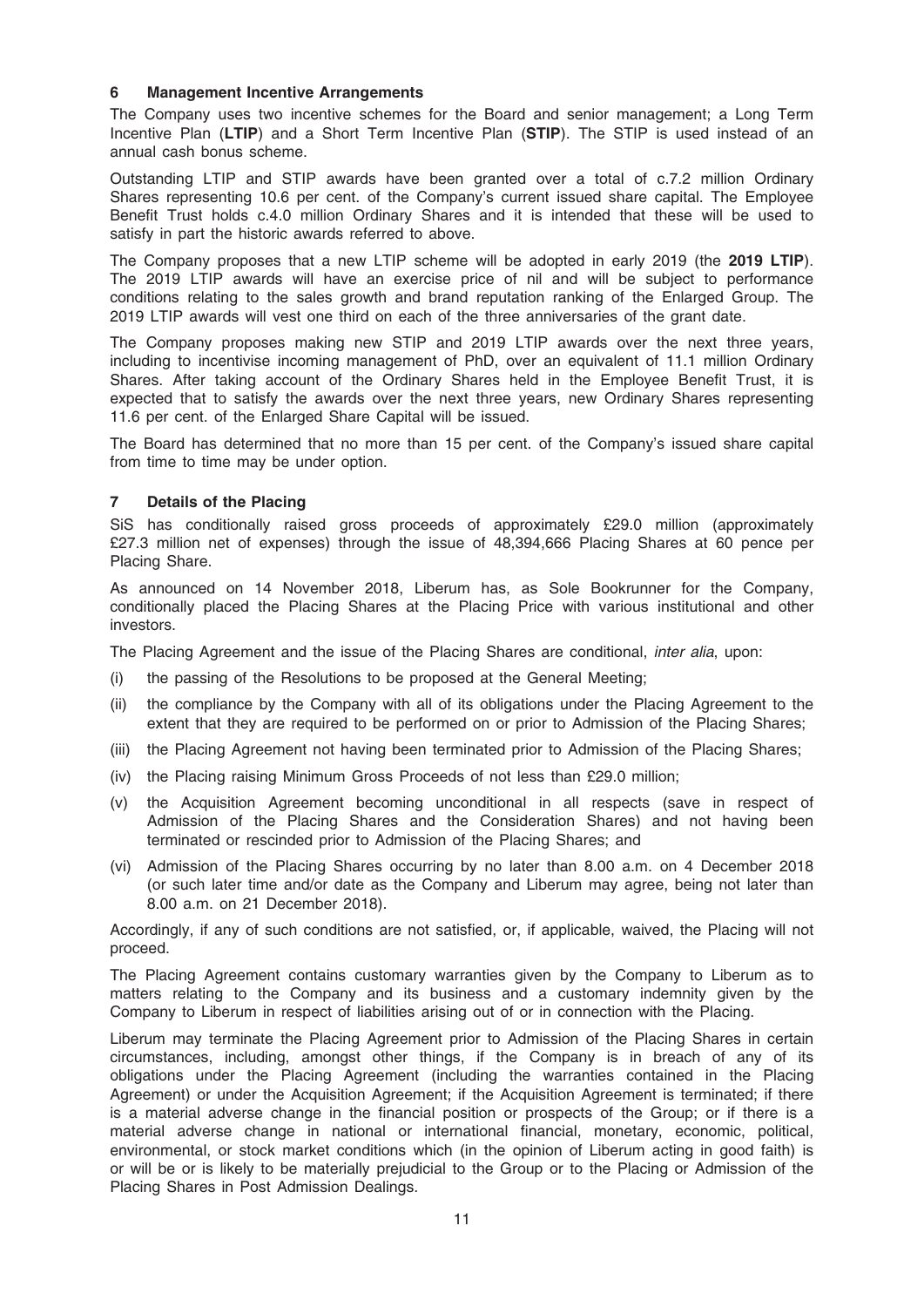The Placing Price represents a discount of 14.3 per cent. to the closing middle market price of 70 pence per Ordinary Share on 13 November 2018 (being the latest practicable date prior to the announcement of the Placing on 14 November 2018). The Placing Shares will represent approximately 39.7 per cent. of the Enlarged Share Capital.

Application will be made to the London Stock Exchange for the Placing Shares to be admitted to trading on AIM. It is expected that Admission of the Placing Shares will become effective on 4 December 2018 and that dealings for normal settlement in the Placing Shares will commence at 8.00 a.m. on 4 December 2018.

The Placing Shares, when issued and fully paid, will rank pari passu in all respects with the existing Ordinary Shares and will rank for all dividends or other distributions declared, made or paid after the date of issue of the Placing Shares.

#### 8 Use of Placing Proceeds

The net proceeds of the Placing of approximately £27.3 million (after deduction of the costs and expenses relating to the Placing) will be utilised by the Company to satisfy the majority of the cash component of the Consideration payable to the PhD Seller on Completion pursuant to the Acquisition Agreement, with the balance of the cash component being provided from the Company's existing cash resources.

#### 9 SiS' Current Trading

SiS is currently trading in line with market expectations for the year ended 31 December 2018.

The Directors have been in discussions for a number of years with the freehold owner of the Nelson Facility concerning subsidence at the Nelson Facility. The subsidence issue was disclosed in the Company's AIM Admission Document and circular dated 14 November 2017. The subsidence has not, and is not, expected to disrupt the day to day operations of the Nelson Facility in the foreseeable future. The Directors therefore consider that, as there is no disruption to the day to day business caused by the subsidence, and taking in account the low cost and the current capacity of the existing site, it is in the Company's best interests to keep its operation at the Nelson Facility.

#### 10 Working Capital

In the opinion of the Directors, having made due and careful enquiry, the working capital available to the Company and the Group will be sufficient for its present requirements, that is for at least twelve months following Admission of the Placing Shares.

#### 11 General Meeting

The Notice of General Meeting is set out at the end of this Document. Entitlement to attend and vote at the General Meeting and the number of votes which may be cast at the General Meeting will be determined by reference to holdings in Ordinary Shares at the Voting Record Time.

The General Meeting has been convened for 10.00 a.m. on 3 December 2018 at the offices of the Company at 2nd Floor, 16-18 Hatton Garden, Farringdon, London EC1N 8AT to enable Shareholders to consider and, if thought fit, pass the Resolutions set out in the Notice of General Meeting.

The Directors believe that the Acquisition and the Placing are in the best interests of Shareholders, taken as a whole. The Directors are therefore recommending that Shareholders vote in favour of the Resolutions, as the Directors intend to do, or to procure to be done, in respect of their own beneficial holdings of Ordinary Shares.

The Placing, the proceeds of which will be used to fund the majority of the cash component of the Consideration payable to the PhD Seller in connection with the Acquisition, and the issue of the Consideration Shares, require the approval of Resolutions 1 and 2 at the General Meeting.

Resolution 1 (Resolution 1), which grants the Directors authority under section 551 of the Act to issue and allot the New Ordinary Shares, will be proposed as an ordinary resolution and requires a simple majority of Shareholders present, in person or by proxy, to vote in favour in order to be passed. This authority will be in addition to all existing authorities under section 551 of the Act and will expire on the conclusion of the Company's next annual general meeting.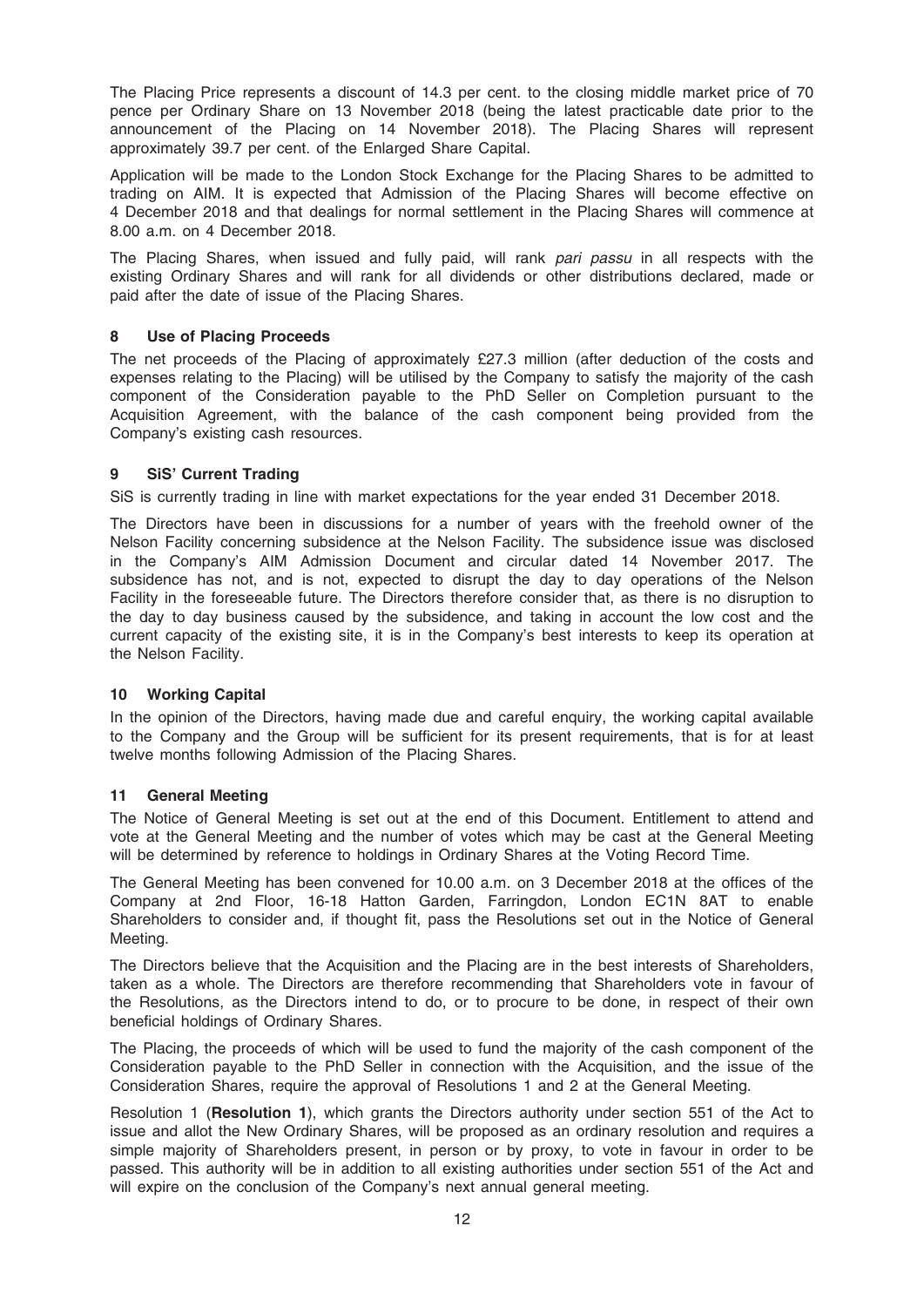Resolution 2 (Resolution 2), which is conditional on and subject to the passing of Resolution 1, dis-applies statutory pre-emption rights under section 571 of the Act and grants the Directors authority to allot and issue the Placing Shares for cash in connection with the Placing without first offering them to Shareholders pro rata to their holdings, will be proposed as a special resolution and requires a majority of at least 75 per cent. of those present, in person or by proxy, to vote in favour to be passed. This authority will be in addition to all existing authorities under section 570 of the Act and will expire on the conclusion of the Company's next annual general meeting.

The full text of the Resolutions is set out in the Notice of the General Meeting at the end of this Document. In the event that any of the Resolutions are not passed by the requisite majority, then neither the Placing nor the Acquisition will proceed.

#### 12 Action to be taken

For the reasons set out in this Document, the Directors unanimously consider that the Placing, and the Acquisition, details of which are contained in this Document, are in the best interests of Shareholders. Accordingly, in order to effect the Placing to fund the majority of the cash Consideration payable to the PhD Seller in connection with the Acquisition and the issue of the Consideration Shares, the Directors recommend that you vote in favour of the Resolutions, as the Directors intend to do, or to procure to be done, in respect of their own beneficial holdings of Ordinary Shares, and that you take the action described below.

If the Resolutions are not passed, the Placing will not proceed and the Acquisition will also not complete.

Please check that you have received a Form of Proxy for use in respect of the General Meeting. If you have not received a Form of Proxy, please contact the Company's registrar, Equiniti Limited, on the telephone number set out at the end of this section.

#### To vote on the Resolutions:

Whether or not you plan to attend the General Meeting, PLEASE COMPLETE AND SIGN THE FORM OF PROXY AND RETURN IT to the Company's registrar, Equiniti Limited, at Aspect House, Spencer Road, Lancing, West Sussex BN99 6DA as soon as possible, but in any event so as to be received by no later than 10.00 a.m. on 29 November 2018 (or, in the case of an adjournment, not later than 48 hours (excluding non-working days) before the time fixed for the holding of the adjourned General Meeting). The Form of Proxy has a pre-paid address for your convenience for use in the United Kingdom only. Unless the Form of Proxy is returned by the time mentioned in the instructions printed thereon, it will be invalid.

If you hold your Ordinary Shares in uncertificated form (that is, in CREST) you may vote using the CREST proxy voting service in accordance with the procedures set out in the CREST Manual (please also refer to the accompanying notes in the Notice of General Meeting set out at the end of this Document). Proxies submitted via CREST (under CREST participant ID RA19) must be received by the Company's registrar, Equiniti Limited, not later than 10.00 a.m. on 29 November 2018 (or, in the case of an adjournment of the General Meeting, not later than 48 hours (excluding non-working days) before the time fixed for the holding of the adjourned General Meeting).

The completion and return of the Form of Proxy, or the completion and transmission of a CREST proxy instruction, will not prevent you from attending and voting at the General Meeting, or any adjournment thereof, in person should you wish to do so and are so entitled.

#### Helpline:

If you have any questions relating to this Document or the completion, signing and return of the Form of Proxy, please call the Company's registrar, Equiniti Limited, on 0371 384 2030 or +44(0) 121 415 7047 (if calling from outside the UK) between 8.30 a.m. and 5.30 p.m. (UK time), Monday to Friday (excluding English and Welsh public holidays). Please note that, for legal reasons, Equiniti Limited cannot give you any advice on the merits of the Resolutions or provide any personal financial, legal or taxation advice in connection with the Resolutions. Calls to the helpline from outside the United Kingdom are charged at applicable international rates. Different charges may apply to calls made from mobile telephones and calls may be monitored and recorded for security and training purposes.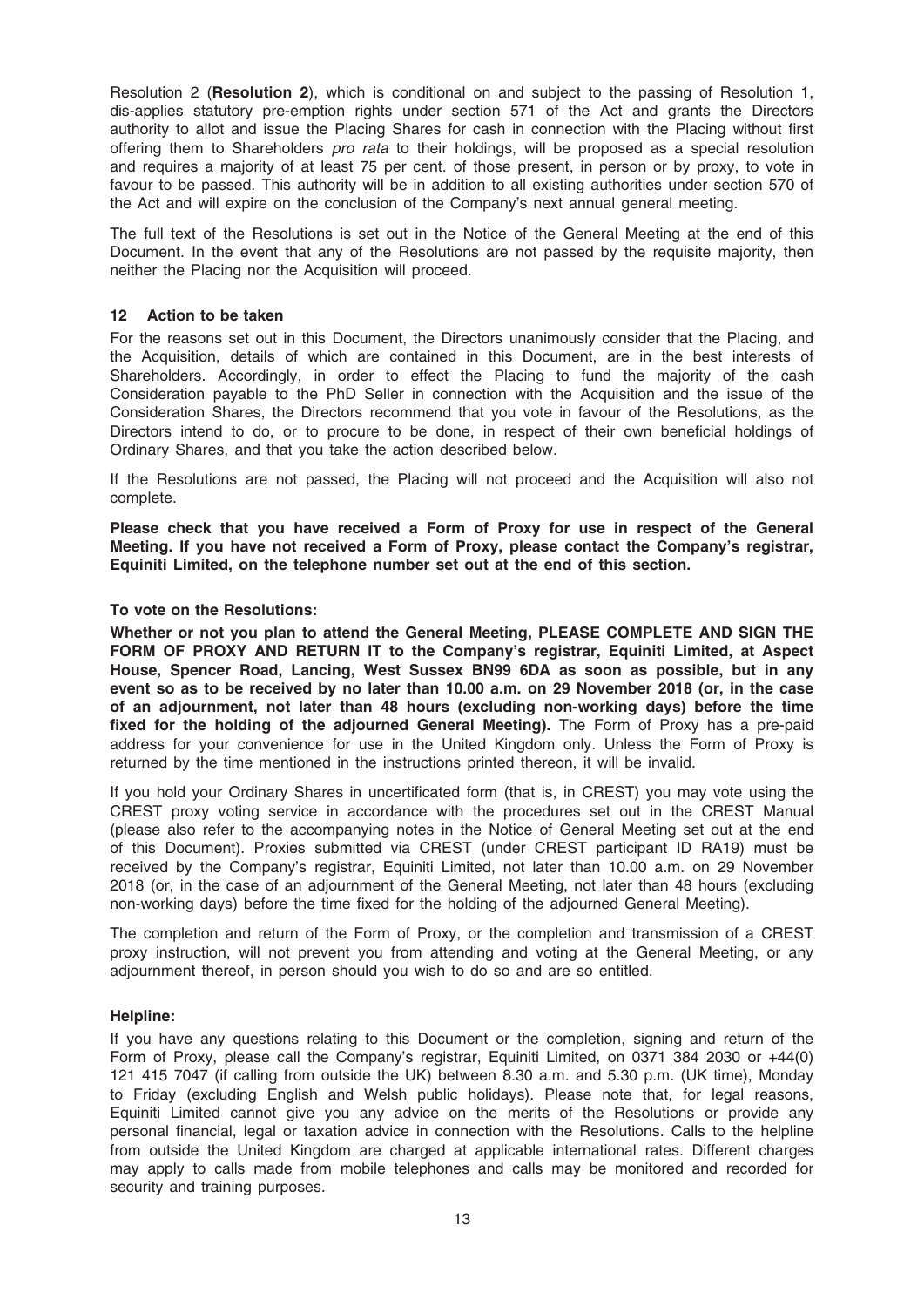#### 13 Recommendation

The Board considers the Placing, the Acquisition and the passing of the Resolutions to be in the best interests of the Shareholders, as a whole, and, accordingly, unanimously recommends that Shareholders vote in favour of all of the Resolutions. The Company's Directors and other members of management intend to vote, or procure the vote in respect of, their own beneficial shareholdings, representing approximately 1.62 per cent. of the Company's existing issued ordinary share capital as at 14 November 2018, being the latest practicable date prior to the publication of this Document, in favour of the Resolutions.

Yours faithfully

John Clarke Non-Executive Chairman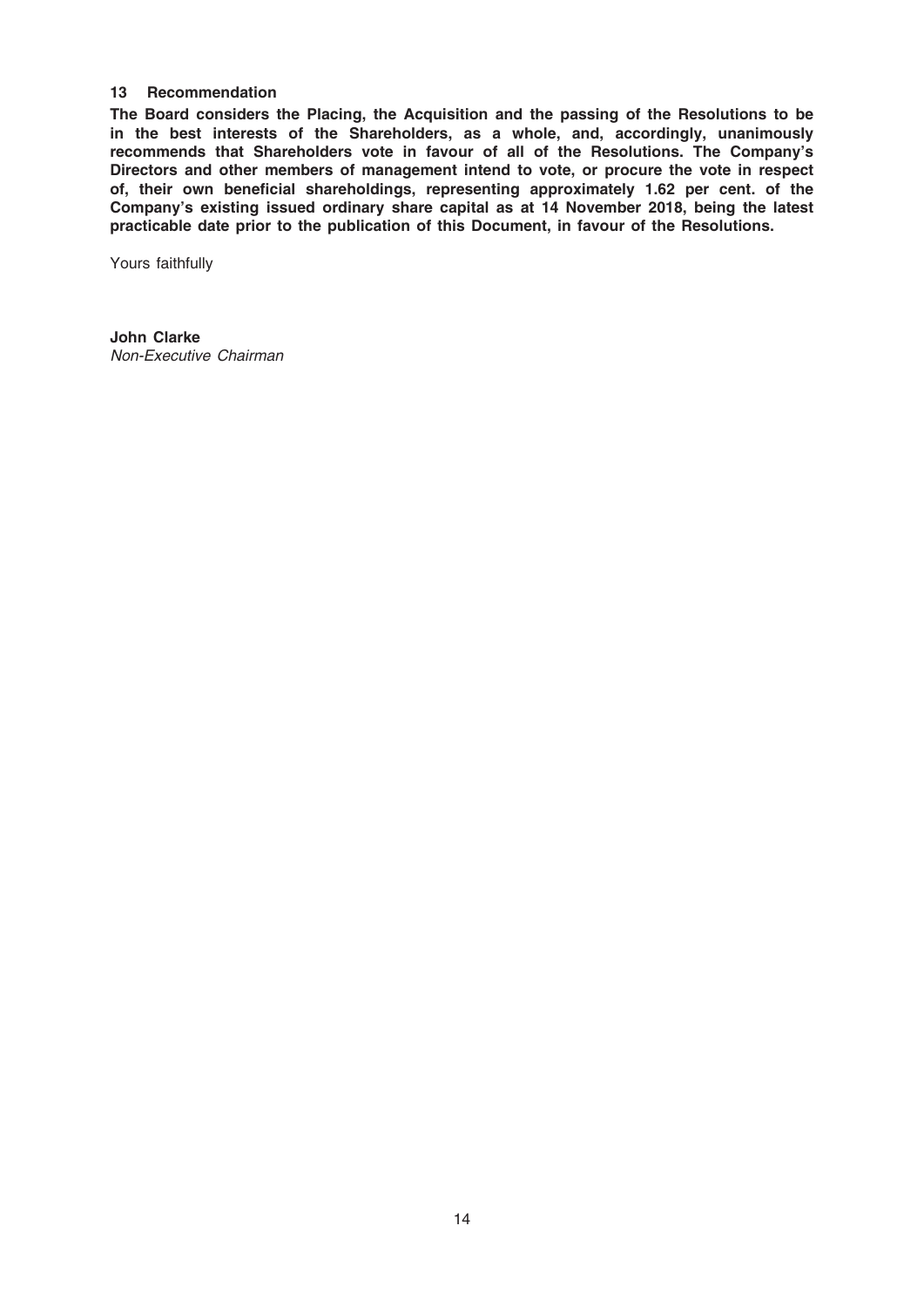## **DEFINITIONS**

The following definitions apply throughout this Document (including the Notice of General Meeting) and the Form of Proxy unless the context requires otherwise:

| Act                                                   | the Companies Act 2006, as amended from time to time                                                                                                                                                                                                                                                                    |
|-------------------------------------------------------|-------------------------------------------------------------------------------------------------------------------------------------------------------------------------------------------------------------------------------------------------------------------------------------------------------------------------|
| <b>Acquisition</b>                                    | the acquisition of the entire issued and to be issued share capital<br>of PhD by SiS on the terms of, and subject to the conditions set<br>out in, the Acquisition Agreement                                                                                                                                            |
| <b>Acquisition Agreement</b>                          | the conditional acquisition agreement in respect of the Acquisition<br>dated 13 November 2018 between (1) SiS (2) the PhD Seller and<br>(3) Alliance Boots Holdings Limited (as guarantor), further details<br>of which are set out in paragraph 3 of the Letter from the<br>Chairman of SiS contained in this Document |
| <b>Admission</b>                                      | admission of the Placing Shares and/or the Consideration Shares<br>(as applicable) to trading on AIM, which, subject to and<br>conditional upon, inter alia, the passing of the Resolutions, is<br>expected to occur at 8.00 a.m. on 4 December 2018 and<br>6 December 2018 respectively                                |
| <b>AIM</b>                                            | AIM, a market operated by the London Stock Exchange                                                                                                                                                                                                                                                                     |
| <b>AIM Rules or AIM Rules for</b><br><b>Companies</b> | the AIM Rules for Companies published by the London Stock<br>Exchange from time to time                                                                                                                                                                                                                                 |
| <b>Board or Directors</b>                             | the current directors of the Company whose names are set out on<br>page 7 of this Document                                                                                                                                                                                                                              |
| certificated or in certificated<br>form               | a share or other security not held in uncertificated form (i.e. not in<br>CREST)                                                                                                                                                                                                                                        |
| <b>Company or SiS</b>                                 | Science in Sport plc, a company incorporated and registered in<br>England and Wales with registered number 08535116                                                                                                                                                                                                     |
| <b>Completion</b>                                     | completion of the Acquisition Agreement in accordance with its<br>terms                                                                                                                                                                                                                                                 |
| <b>Consideration</b>                                  | the consideration totalling £32.0 million on a cash free, debt free<br>basis (subject to certain adjustments) payable by the Company to<br>the PhD Seller in connection with the Acquisition to be satisfied by<br>the payment of £28.5 million in cash and £3.5 million by the issue<br>of the Consideration Shares    |
| <b>Consideration Shares</b>                           | the 5,833,334 new Ordinary Shares to be allotted and issued to<br>the PhD Seller (or its nominee) in connection with the Acquisition                                                                                                                                                                                    |
| <b>CREST</b>                                          | the relevant system (as defined in the CREST Regulations) in<br>respect of which Euroclear UK & Ireland Limited is the operator<br>(as defined in the CREST Regulations)                                                                                                                                                |
| <b>CREST Regulations</b>                              | the Uncertificated Securities Regulations 2001 (SI 2001/3755) as<br>amended from time to time                                                                                                                                                                                                                           |
| <b>Document</b>                                       | this document which, for the avoidance of doubt, does not<br>comprise a prospectus (under the Prospectus Rules) nor an<br>admission document (under the AIM Rules                                                                                                                                                       |
| <b>Enlarged Group</b>                                 | the Group, as enlarged by the Acquisition                                                                                                                                                                                                                                                                               |
| <b>Enlarged Share Capital</b>                         | the issued share capital of the Company as enlarged by the New<br><b>Ordinary Shares</b>                                                                                                                                                                                                                                |
| Equiniti Limited or Registrar                         | Equiniti Limited, the Company's registrar                                                                                                                                                                                                                                                                               |
|                                                       |                                                                                                                                                                                                                                                                                                                         |
| EU                                                    | the European Union                                                                                                                                                                                                                                                                                                      |
| <b>Existing Ordinary Shares</b>                       | the 67,739,803 Ordinary Shares in issue as at the date of this<br>Document                                                                                                                                                                                                                                              |
| <b>Financial Conduct Authority or</b><br><b>FCA</b>   | the Financial Conduct Authority of the United Kingdom                                                                                                                                                                                                                                                                   |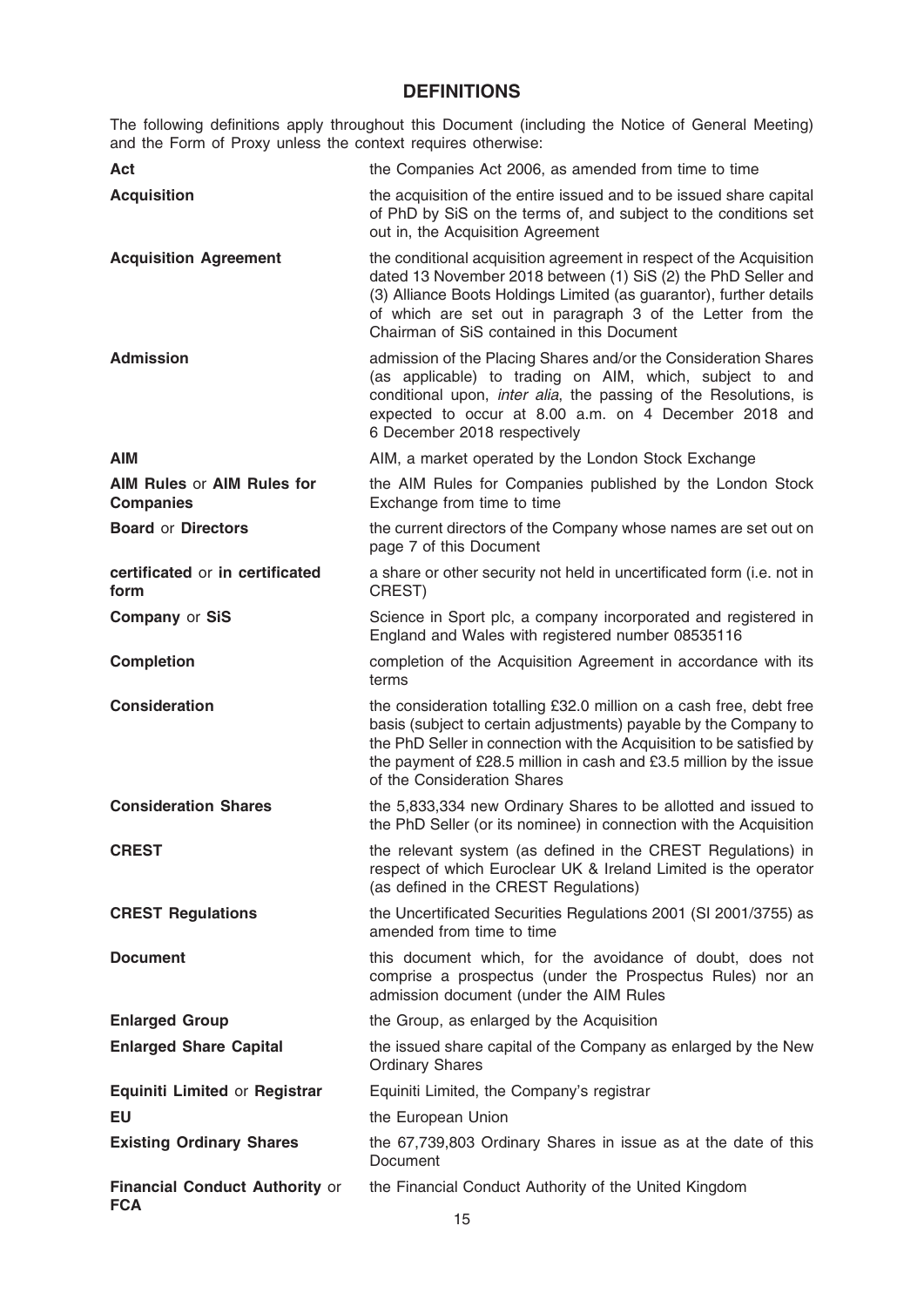| Form of Proxy                                   | the enclosed form of proxy for use by Shareholders who hold their<br>Ordinary Shares in certificated form in connection with the<br><b>General Meeting</b>                                                                                                                                                                                                                          |
|-------------------------------------------------|-------------------------------------------------------------------------------------------------------------------------------------------------------------------------------------------------------------------------------------------------------------------------------------------------------------------------------------------------------------------------------------|
| <b>FSMA</b>                                     | the Financial Services and Markets Act 2000 (as amended,<br>modified, consolidated, re-enacted or replaced from time to time)                                                                                                                                                                                                                                                       |
| <b>General Meeting</b>                          | the general meeting of the Company convened for 10.00 a.m. on<br>3 December 2018 at the offices of the Company at 2nd Floor, 16-<br>18 Hatton Garden, Farringdon, London EC1N 8AT, notice of<br>which is set out at the end of this Document                                                                                                                                        |
| Group                                           | the Company and its subsidiary undertakings from time to time                                                                                                                                                                                                                                                                                                                       |
| Liberum                                         | Liberum Capital Limited, the Company's financial adviser,<br>nominated adviser and broker                                                                                                                                                                                                                                                                                           |
| <b>Locked-in Consideration</b><br><b>Shares</b> | the 5,250,000 Consideration Shares which are subject to the<br>terms of the Lock-in Agreement                                                                                                                                                                                                                                                                                       |
| <b>Lock-in Agreement</b>                        | the lock-in agreement to be entered into on Completion between<br>(1) Liberum (2) SiS and (3) the PhD Seller in relation to the<br><b>Locked-in Consideration Shares</b>                                                                                                                                                                                                            |
| <b>London Stock Exchange</b>                    | London Stock Exchange plc                                                                                                                                                                                                                                                                                                                                                           |
| <b>Long Stop Date</b>                           | 21 December 2018                                                                                                                                                                                                                                                                                                                                                                    |
| <b>Minimum Gross Proceeds</b>                   | £29.0 million, being the total minimum amount to be raised by the<br>Placing in order for the Placing to proceed                                                                                                                                                                                                                                                                    |
| <b>Nelson Facility</b>                          | the manufacturing facility of the Company at Nelson in Lancashire                                                                                                                                                                                                                                                                                                                   |
| <b>New Ordinary Shares</b>                      | the Placing Shares and the Consideration Shares                                                                                                                                                                                                                                                                                                                                     |
| Notice or Notice of General<br><b>Meeting</b>   | the notice of General Meeting set out at the end of this Document                                                                                                                                                                                                                                                                                                                   |
| <b>Ordinary Shares</b>                          |                                                                                                                                                                                                                                                                                                                                                                                     |
|                                                 | ordinary shares of 10 pence each in the share capital of the<br>Company                                                                                                                                                                                                                                                                                                             |
| <b>Permitted Transferee</b>                     | any one or more of B&B Capital Partners L.P., B&B Capital<br>Partners (GP) Ltd (as general partner for and on behalf of B&B<br>Capital Partners L.P.), Alliance Boots Holdings Limited, Jason<br>Rickaby, any subsidiary undertaking or parent undertaking of the<br>PhD Seller or Alliance Boots Holdings Limited, or any subsidiary<br>undertaking of any such parent undertaking |
| <b>PhD</b>                                      | PhD Nutrition Ltd, a company incorporated and registered in<br>England and Wales with registered number 05538528                                                                                                                                                                                                                                                                    |
| <b>PhD Seller</b>                               | PhD Acquisition Bidco Limited, a company incorporated and<br>registered in England and Wales with registered number<br>09286479                                                                                                                                                                                                                                                     |
| <b>Placing</b>                                  | the conditional placing by Liberum, as agent for the Company, of<br>the Placing Shares pursuant to the terms, and subject to the<br>conditions, set out in the Placing Agreement (including the<br>Placing Price)                                                                                                                                                                   |
| <b>Placing Agreement</b>                        | the conditional agreement dated 13 November 2018 between the<br>Company and Liberum relating to the Placing, further details of<br>which are set out in paragraph 7 of the Letter from the Chairman<br>of SiS contained in this Document                                                                                                                                            |
| <b>Placing Price</b>                            | 60 pence per Placing Share                                                                                                                                                                                                                                                                                                                                                          |
| <b>Placing Shares</b>                           | the new Ordinary Shares to be allotted and issued to institutional<br>and other investors in connection with the Placing                                                                                                                                                                                                                                                            |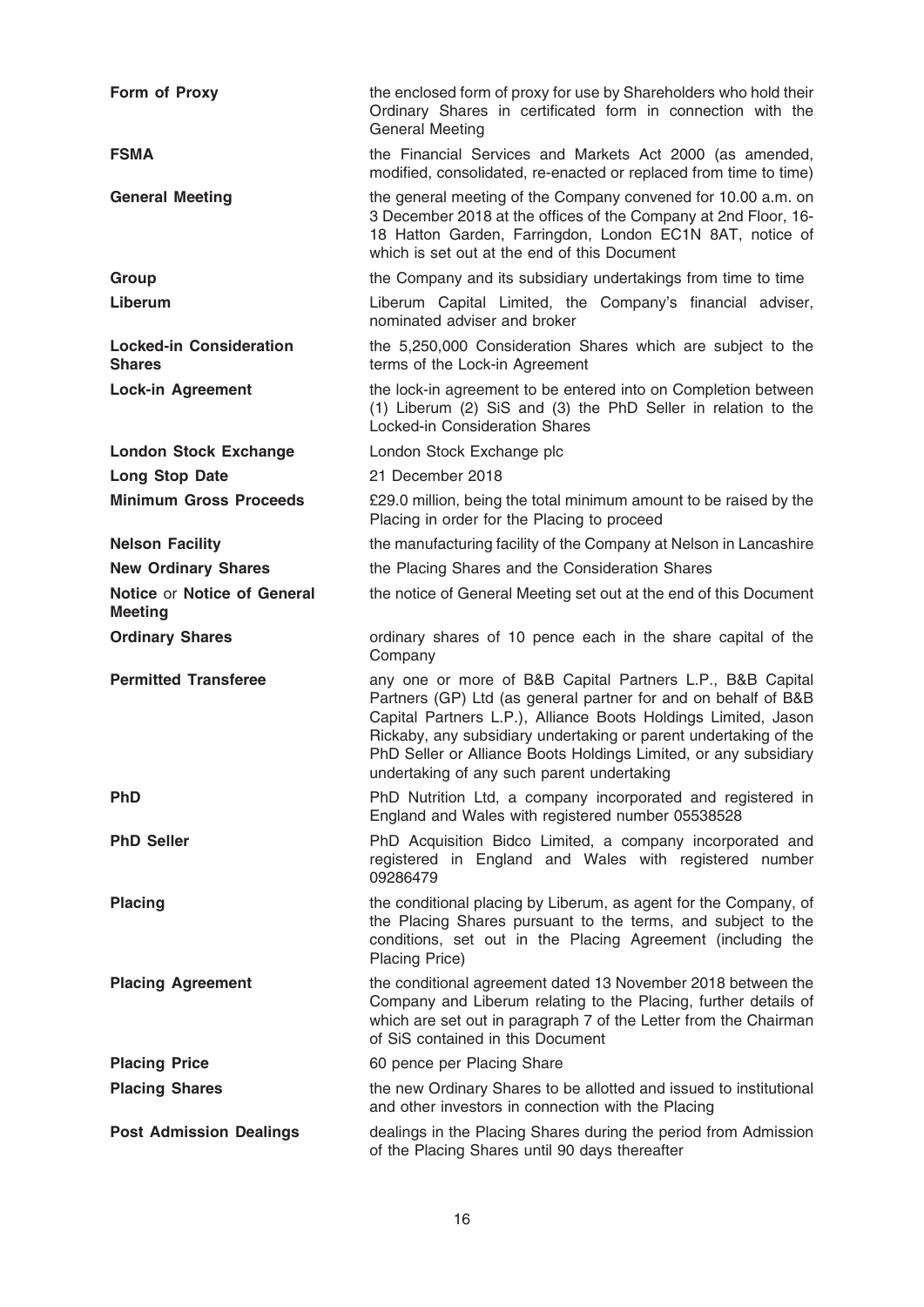| <b>Prospectus Rules</b>                     | the prospectus rules made by the FCA in the exercise of its<br>function as competent authority pursuant to Part VI of FSMA, as<br>amended from time to time                                                                                                         |
|---------------------------------------------|---------------------------------------------------------------------------------------------------------------------------------------------------------------------------------------------------------------------------------------------------------------------|
| <b>Resolutions</b>                          | the resolutions to be proposed at the General Meeting, as set out<br>in the Notice of General Meeting                                                                                                                                                               |
| <b>Restricted Jurisdictions</b>             | any jurisdiction where the extension or availability of an offer of<br>Ordinary Shares, or the accessing of this Document, or its<br>publication, distribution or other dissemination, would be<br>prohibited by, or would breach, any applicable law or regulation |
| <b>Shareholders</b>                         | holders of Ordinary Shares from time to time                                                                                                                                                                                                                        |
| subsidiary                                  | as defined in section 1159 and Schedule 6 of the Act                                                                                                                                                                                                                |
| subsidiary undertaking                      | as defined in section 1162 and Schedule 6 of the Act                                                                                                                                                                                                                |
| <b>UK Listing Authority or UKLA</b>         | the FCA, acting in its capacity as United Kingdom listing authority                                                                                                                                                                                                 |
| uncertificated or in<br>uncertificated form | recorded on the register of members of the Company as being<br>held in uncertificated form in CREST and title to which, by virtue<br>of the CREST Regulations, may be transferred by means of the<br><b>CREST</b> system                                            |
| <b>United Kingdom or UK</b>                 | the United Kingdom of Great Britain and Northern Ireland                                                                                                                                                                                                            |
| <b>United States or US</b>                  | the United States of America, its territories and possessions, any<br>state of the United States of America and the District of Columbia                                                                                                                            |
| <b>US Securities Act</b>                    | the United States Securities Act of 1933, as amended                                                                                                                                                                                                                |
| <b>Voting Record Time</b>                   | 6.30 p.m. on 29 November 2018                                                                                                                                                                                                                                       |

Unless otherwise stated, all times referred to in this document are references to the time in London.

All references to legislation in this document are to the legislation of England and Wales unless the contrary is indicated. Any reference to any provision of any legislation shall include any amendment, modification, re-enactment or extension thereof.

Words importing the singular shall include the plural and *vice versa*, and words importing the masculine gender shall include the feminine or neutral gender.

For the purpose of this document, subsidiary, subsidiary undertaking and undertaking have the meanings respectively given to them by the Act and associated undertaking has the meaning given to it by paragraph 19 of schedule 6 of the large and Medium-sized Companies and Groups (Accounts and Reports) Regulations 2008 (but ignoring for this purpose sub- paragraph 1(b) thereof).

References to  $\mathbf{\pounds}$ , sterling,  $\mathbf{p}$  and  $\mathbf{p}$  ance are to the lawful currency of the United Kingdom.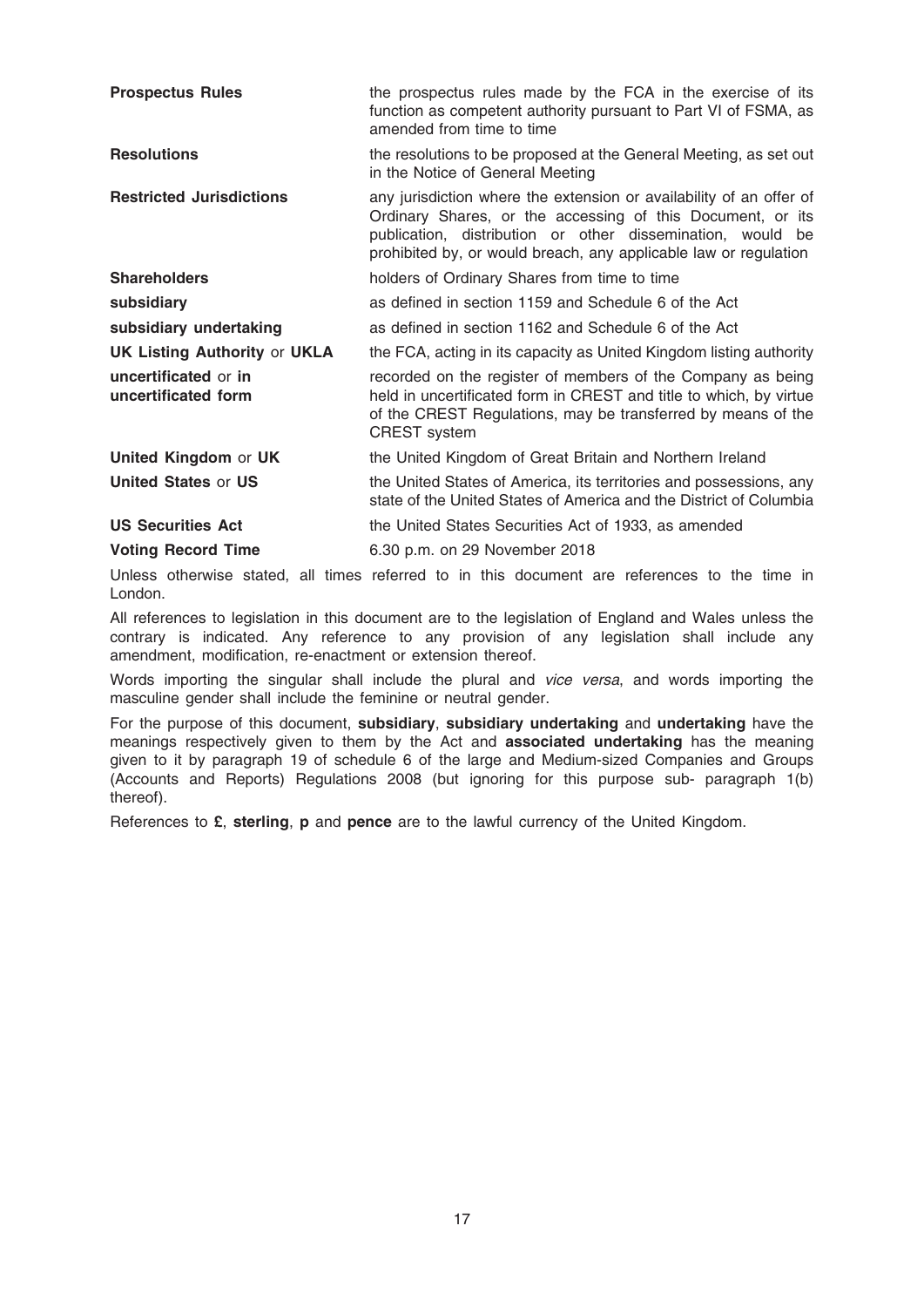## NOTICE OF GENERAL MEETING

## SCIENCE IN SPORT PLC

#### (Incorporated and registered in England and Wales with registered number 08535116)

NOTICE is hereby given that a General Meeting of Science in Sport plc (the Company) will be held at the offices of the Company at 2nd Floor, 16-18 Hatton Garden, Farringdon, London EC1N 8AT on 3 December 2018 at 10.00 a.m. for the purposes of considering and (if thought fit) passing the Resolutions set out below, of which Resolution 1 will be proposed as an ordinary resolution and Resolution 2 will be proposed as a special resolution.

## **RESOLUTIONS**

#### Ordinary Resolution

1 THAT, in addition to all existing authorities given to them pursuant to section 551 of the Companies Act 2006 (the Act) which shall continue in full force and effect, the Directors be and they are hereby generally and unconditionally authorised, for the purposes of section 551 of the Act, to exercise all the powers of the Company to allot shares in the Company and to grant rights to subscribe for or to convert any security into shares in the Company up to a maximum aggregate nominal amount of £5,422,800, provided that (unless previously revoked, varied or renewed) this authority shall expire at the conclusion of the next annual general meeting of the Company (AGM), save that the Company may make an offer or agreement before this authority expires which would or might require shares to be allotted or rights to subscribe for or to convert any security into shares to be granted after this authority expires and the Directors may allot shares or grant such rights pursuant to any such offer or agreement as if this authority had not expired.

#### Special Resolution

**2 THAT**, subject to and conditional upon the passing of resolution 1 above and, in addition to all existing authorities given to them pursuant to section 570 of the Act which shall continue in full force and effect, the Directors be empowered pursuant to section 571 of the Act to allot equity securities (as defined in section 560 of the Act) for cash pursuant to the authority conferred by resolution 1 above as if section 561 of the Act did not apply to such allotment and (unless previously revoked, varied or renewed) this power shall expire at the conclusion of the next AGM, save that the Company may make an offer or agreement before this power expires which would or might require equity securities to be allotted for cash after this power expires and the Directors may allot equity securities for cash pursuant to any such offer or agreement as if this power had not expired.

BY ORDER OF THE BOARD

Elizabeth Lake Company Secretary

Registered Office: 2nd Floor Hatton Garden **Farringdon** London EC1N 8AT

Date: 15 November 2018